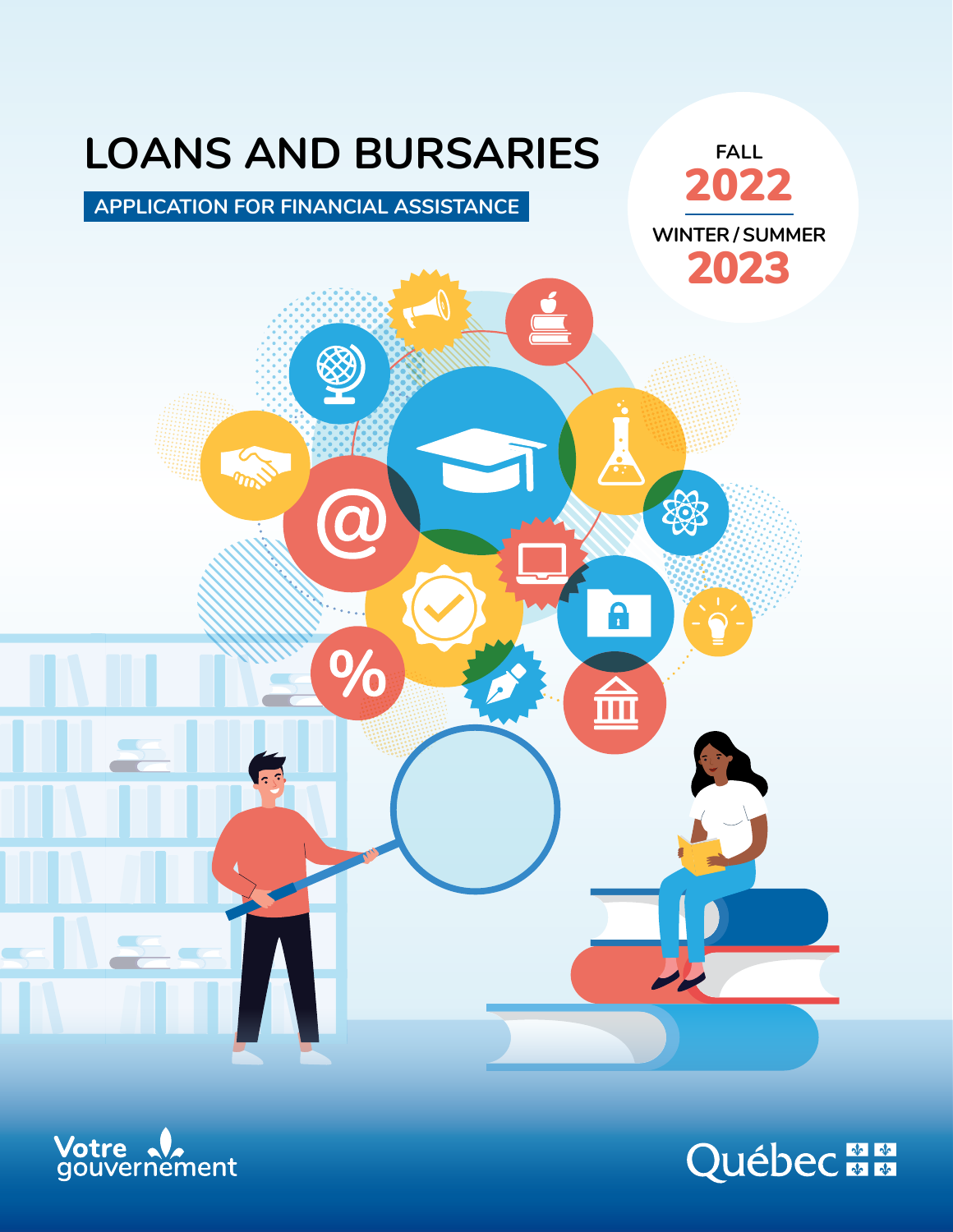## Apply online – there are so many advantages!

When you apply on our Web site instead of with paper forms, you will be able to upload any required documents right into your personal online file.

[Quebec.ca/student-financial-assistance](https://www.quebec.ca/en/education/student-financial-assistance/) **R** 

© Gouvernement du Québec Ministère de l'Enseignement supérieur

**English version**  ISBN 978-2-550-91621-5 (PDF)

**French version**  ISBN 978-2-550-91619-2 (PDF)

Legal deposit – Bibliothèque et Archives nationales du Québec, 2022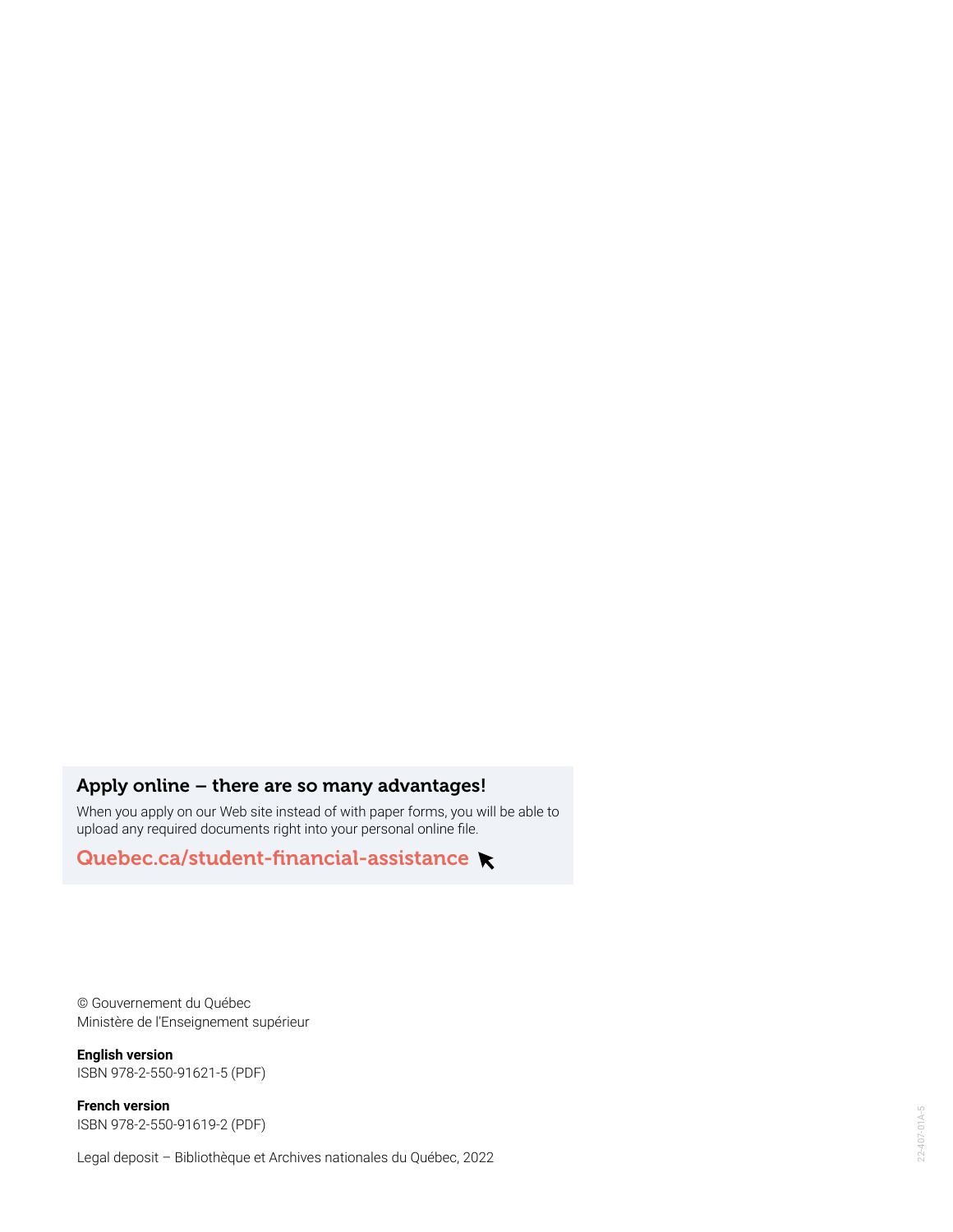# Before you apply »

### Important!

You may qualify for the Loans and Bursaries Program even if you are a part-time student, if you meet certain conditions. See page 6 of the guide to learn if you are deemed a full-time student.

# Eligibility criteria for the Loans and Bursaries Program

You are eligible for the Loans and Bursaries Program, if:

- **•** You are a Canadian citizen or permanent resident, refugee or protected person as set out in the *Immigration and Refugee Protection Act*
- **•** You are residing in Québec or are deemed to be residing in Québec at the time of your application, in accordance with the situations in the Criteria for Québec resident status section on page 5 of the guide
- **•** You have been admitted to an educational institution that is recognized by the Ministère de l'Enseignement supérieur for the purposes of awarding financial assistance and
	- you are pursuing full-time studies in a recognized program. or
	- You are deemed to be pursuing full-time studies in a recognized program.
- **•** You have not exceeded the number of months of eligibility for which financial assistance may be awarded for your level of education, type of degree or program.
- **•** You have not reached the debt limit established for your level of education, type of degree or program.
- **•** You do not have sufficient financial resources to pursue your studies.

**Please note that incarcerated persons are not eligible for the Loans and Bursaries Program.**

# Confidentiality of personal information

The *Act respecting access to documents held by public bodies and the Protection of personal information* obliges public bodies to only gather individually-identifiable information that is required to perform their duties or for program management.

This kind of information and supporting documents are indispensable when applying the *Act Respecting Financial Assistance for Education Expenses* and its related regulations. Information gathered is only used to award financial assistance or, as the case may be, recover assistance overpayments, or when a borrower does not abide by repayment terms and conditions for loans guaranteed by the government.

### Want to learn more?

Additional information is available:

- **•** On our Web site: **[Quebec.ca/student-financial-assistance](http://Quebec.ca/student-financial-assistance)**
- **•** In the Student Financial Assistance guide
- **•** From staff of the financial assistance office of your educational institution

# Who can access your personal information?

Only authorized Aide financière aux études employees and staff in charge of financial assistance at educational institutions may have access to the information in such files.

# Which organizations are called upon to verify personal information?

In its efforts to verify the accuracy of the information provided or to recover outstanding amounts, in accordance with the Act, Aide financière aux études may contact the following bodies:

- **•** non-Québec government ministries and other bodies: to verify whether you are a beneficiary of student financial assistance from them
- **• The Ministère de l'Enseignement supérieur:** to verify information concerning students' school records
- **• The Ministère du Travail, de l'Emploi et de la Solidarité sociale:** to identify persons who benefit under the Social Assistance Program or the Social Solidarity Program and grant them extensions for the repayment of a bursary overpayment or a loan granted under the Loans and Bursaries Program
- **• Revenu Québec:** to verify information provided, such as a person's address, civil status, employers, incomes, or to recover from income tax refunds any amount owed by students who have not honoured their repayment agreement
- **• A credit-reporting agency:** to trace the place ofresidence of certain persons who cannot be located and check certain items of information
- **• Educational institutions:** in order to confirm educational information
- **• Financial institutions:** to update the files of persons who have benefited under a program offered by Aide financière aux études and ensure a follow-up on their loan balance
- **• Régie de l'assurance maladie:** to determine the place of residence of persons who cannot be located
- **• Debt collection agencies outside Québec:** to obtain debt repayment from a debtor or conclude a debt repayment agreement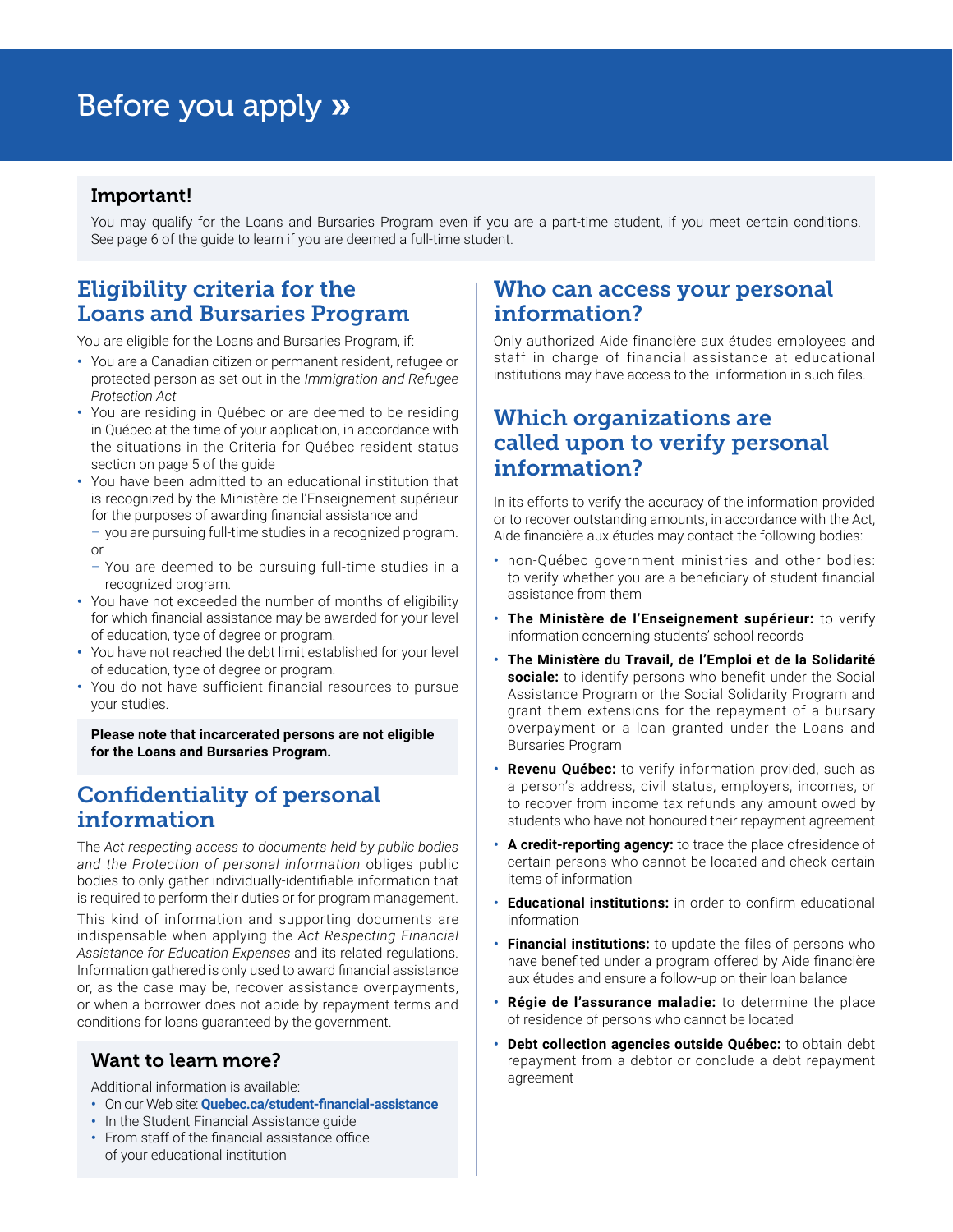# Table of Contents

### Your Application for Financial Assistance

| Step-by-step |  |
|--------------|--|
| An example   |  |

# [Your Form](#page-7-0) 4

| Section 1: Student's Personal Information           | 4  |
|-----------------------------------------------------|----|
| Section 2: Residence in Québec                      | 5  |
| Sections 3A and 3B: Educational Information         | 6  |
| Section 4: Student's Situation                      | 9  |
| Section 5: Other Financial Support Programs         | 11 |
| Section 6: Financial Resources                      | 12 |
| Section 7: Allowance for Training Support Materials | 14 |
| Section 8: Signature                                | 14 |
|                                                     |    |

# [Required Documents \(Student\)](#page-18-0) 15

| <b>Declaration of Parents</b>                                                 |    |
|-------------------------------------------------------------------------------|----|
| What You Need to Know Before You Begin                                        | 22 |
| Who must fill out a declaration?                                              | 22 |
| Which declaration must you fill out?                                          | 22 |
| The sponsor                                                                   | 22 |
| Before sending your declaration                                               | 22 |
| Changes occurring during the year                                             | 22 |
| What is your responsibility with regard<br>to your child's student loan debt? | 23 |
| Section 1: Father's, Mother's or Sponsor's Personal<br>Information            | 23 |
| Section 2: Dependent Children                                                 | 23 |
| Section 3: Income                                                             | 23 |
| Section 4: Signature of Father, Mother or Sponsor                             | 23 |

# [Declaration of Spouse](#page-27-0) 24 [What You Need to Know Before You Begin](#page-27-0) 24 [Who must fill out the Declaration of Spouse form?](#page-27-0) 24 [What do you need to do before sending](#page-27-0)  [your declaration?](#page-27-0) 24 [Changes occurring during the year](#page-27-0) 24 [Section 1: Spouse's Personal Information](#page-27-0) 24 [Section 2: Student's Personal Information](#page-28-0) 25 [Section 3: Income](#page-28-0) 25 [Section 4: Signature of Spouse](#page-28-0) 25

| <b>Fact Sheet</b> | 26 |  |
|-------------------|----|--|
|                   |    |  |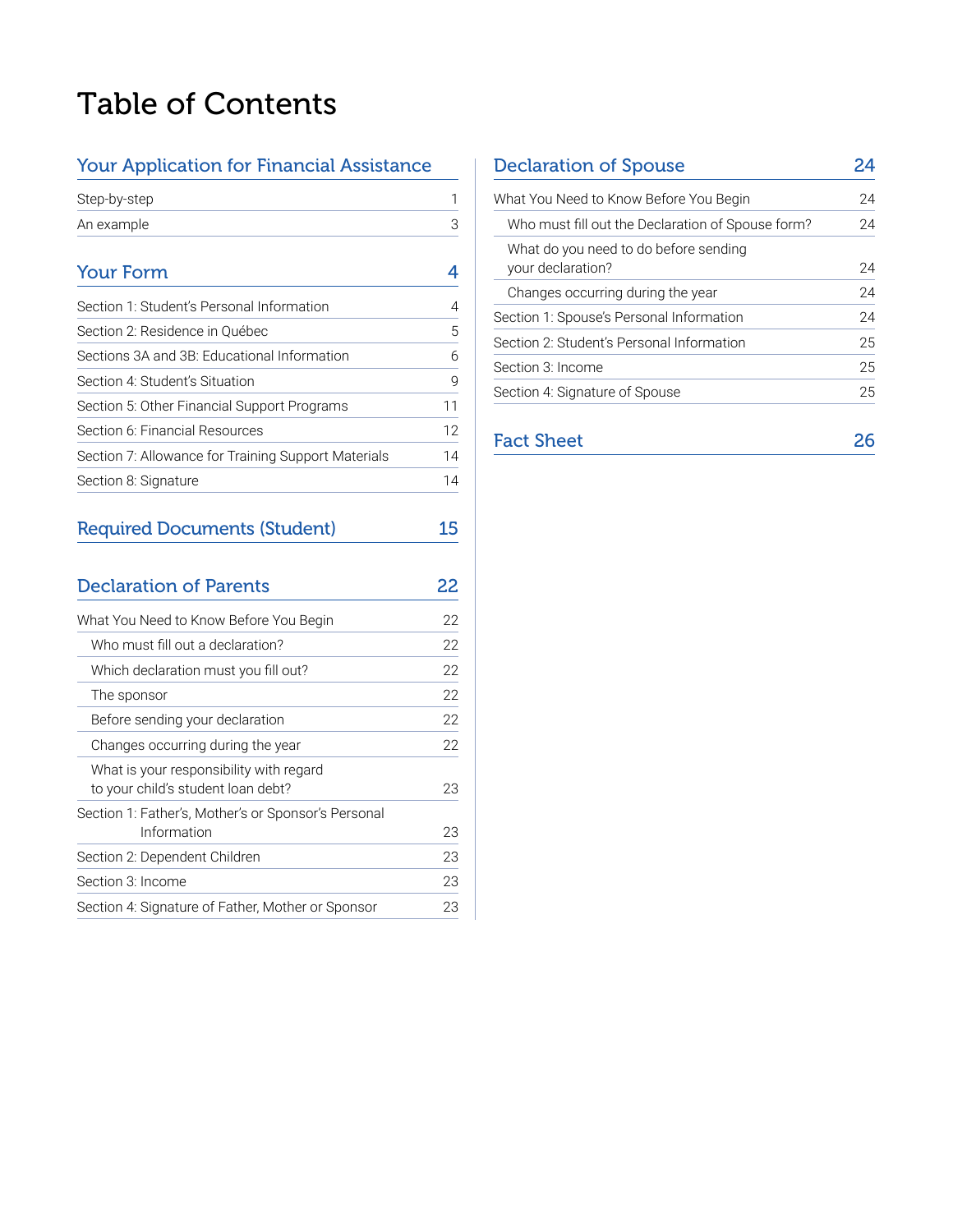# <span id="page-4-0"></span>Step-by-step »

The assessment simulator on our Web site estimates the amount of financial assistance that could be granted to you under the Loans and Bursaries Program for any given award year.

The results of the simulation should not be taken as official and can in no case be interpreted as a commitment by Aide financière aux études.

#### **1. Ensure that you have a Permanent Code.**

Your Permanent Code is assigned by the Ministère de l'Éducation. It is shown on high school report cards and college transcripts.

#### **2. Ensure that your educational institution and program are recognized.**

See the Directory of educational institutions and programs on our website (more details on page 6). If the information you need is not there, contact your school's student aid office.

#### **3. Fill out and submit your application for financial assistance form.**

Apply online using the electronic form that is available under the *Full-time Forms* in your online file (**[Quebec.ca/student](http://www.Quebec.ca/student-financial-assistance)[financial-assistance](http://www.Quebec.ca/student-financial-assistance)**) – there are so many advantages!

- **•** Forms are tailored to your situation
- **•** Secure transmission of your personal information
- **•** Upload any required documents right into your online file

Applying on our Web site instead of with paper forms lets you upload any required documents right into your personal online file.

In addition, if you are not applying for financial assistance for the first time, your Web form will be personalised. To facilitate the process, Aide financière aux études will have already filled in part of the form using information from your file.

## Ensure that your application is complete and valid

Fill out all sections of the *Application for financial assistance 2022-2023* and all parts of Schedule A, if applicable. Pages 4 to 14 of the guide can help you.

Please do not use a highlighter in your financial assistance application form.

Your application for financial assistance must be submitted no later than **30 days** after the end of the last recognized month of your studies in the relevant award year.

### **4. Provide all documents needed to process your application.**

The assessment of your financial assistance will not proceed until all supporting documents required to analyze your application are received. Please ensure that you submit all required documents in order to find out if you are entitled to financial assistance for education expenses and what amount could be granted to you.

Please pay careful attention to the boxed numbers on the forms. These numbers refer to specific documents that are listed on pages 15 to 21 of the guide. If you decide to apply with the Web form, a list of supporting documents required to analyze your application based on your situation, will be shown. The Web form also provides you with useful tips on how to acquire, fill out and upload these documents to your file.

Depending on your situation, your father, mother, sponsor and/ or spouse may need to fill out the appropriate declaration(s). Pages 22 and 23 of the guide are meant for your parents or sponsor. Pages 24 and 25 are intended for your spouse.

### Important!

In the case of an application for student financial assistance, all required documents or changes in your situation (e.g. dependent child, disability) must be sent to us no later than December 29 following the end of the award year.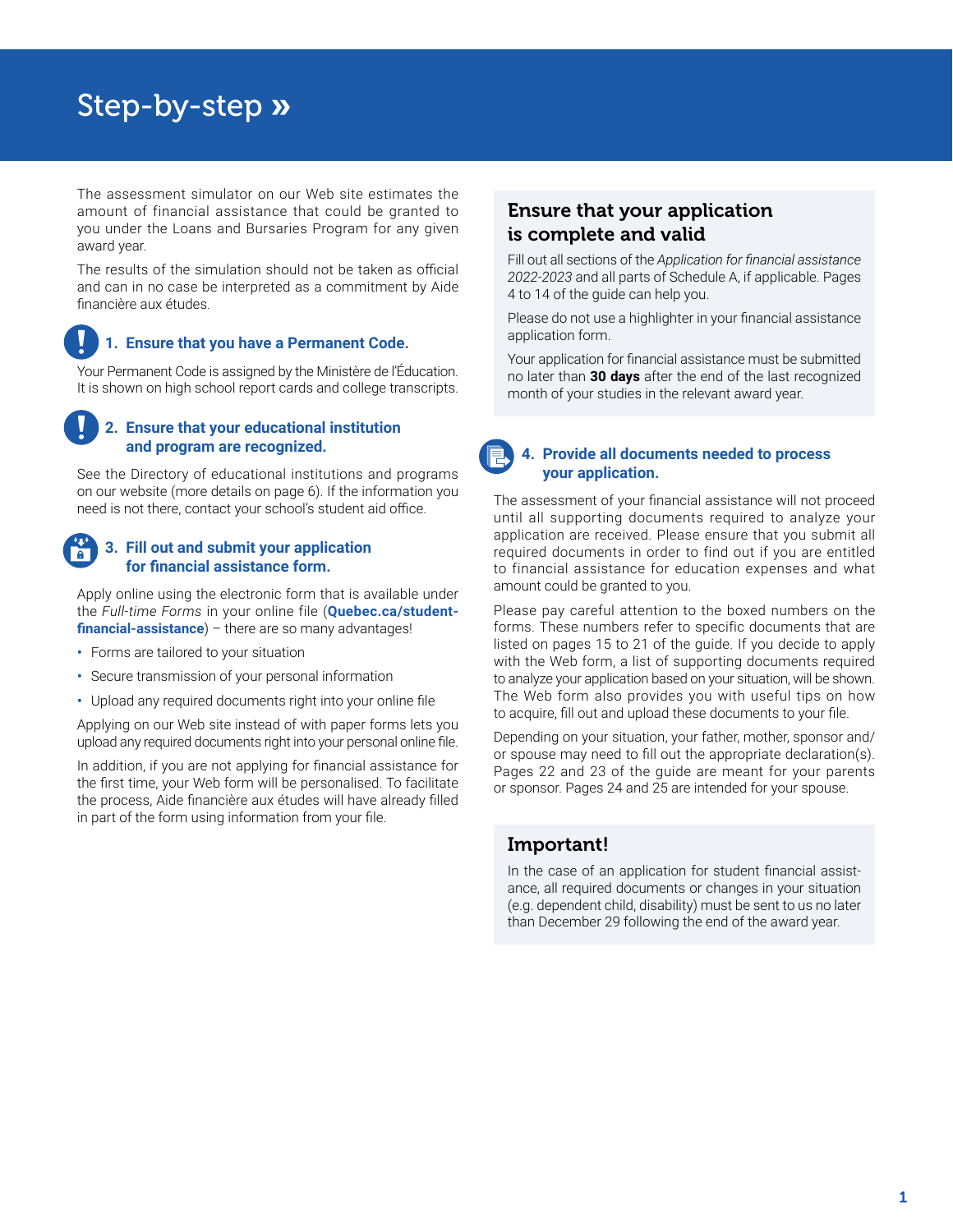# Step-by-step (cont.) »

### The earlier, the better!

In order to receive your financial assistance at the beginning of the academic year, apply online in May and submit all required documents as soon as possible, and upload them right into your file. This will speed up processing of your file. The assessment of your financial assistance cannot be finalized until we have received all your documents.

#### **5. Check your assessment statement.**

Once all required documents have been received and processed (usually within four to six weeks), Aide financière aux études will issue an assessment. This document will inform you of the amount of the loan and bursary (if any) granted. It will also specify the dates of payment of any assistance to which you are entitled. If you provided your email address, you will receive an email explaining how to find your assessment statement on our Web site. If not, you will receive the statement by mail.

#### **6. Get your guarantee certificate and open a bank account at a participating financial institution in Québec.**

#### **If this is your first application for financial assistance**

Following your first application, if it is determined that you qualify for financial assistance, a guarantee certificate will be made available in your Internet student file several days prior to the start of your first session. You will need to print it and deliver it to your financial institution as soon as possible so that your banking information can be sent to Aide financière aux études and your financial assistance can be paid directly to your account.

#### **If you are not a first-time applicant for financial assistance**

Once you submit your application to Aide financière aux études, no further steps are needed for you to receive your financial assistance, if you qualify. Funds will be credited to your bank account on the dates shown on your assessment statement.

However, if you have interrupted your studies for more than six months since your last application for financial assistance, you will be deemed a first-time applicant and need to follow the applicable procedure.

# **7. Report your income**

In January, you will need to fill out the *Confirmation of Financial Resources* form to update or confirm the income you reported in your application for financial assistance. This form is available in your student financial assistance file*.*

Please also note that you can notify us of changes in your income at any time by sending us a declaration of change.

**Important!** If you neglect this obligation, your financial assistance installments will be suspended.

# Your responsibilities as a beneficiary

# Changes during the year

Any changes to information you provided in your application for financial assistance must be reported within 45 days. To report an address change, use your student financial assistance file*.* To report any other change, use the *Declaration of Change* form available under the *Full-time forms* in your online file or pick up the form at your school's student aid office.

As soon as it receives any document from you, Aide financière aux études presumes that it has received everything it needs to proceed with the analysis of your file. Ensure that you have all the documents in hand that you need to submit, including:

- The signed forms
- Schedule A, if applicable
- The supporting documents. (Your Permanent Code must be written on each one.)

You have 45 days to send Aide financière aux études the required documents and forms.

**Important!** No information or document will be accepted by fax or email.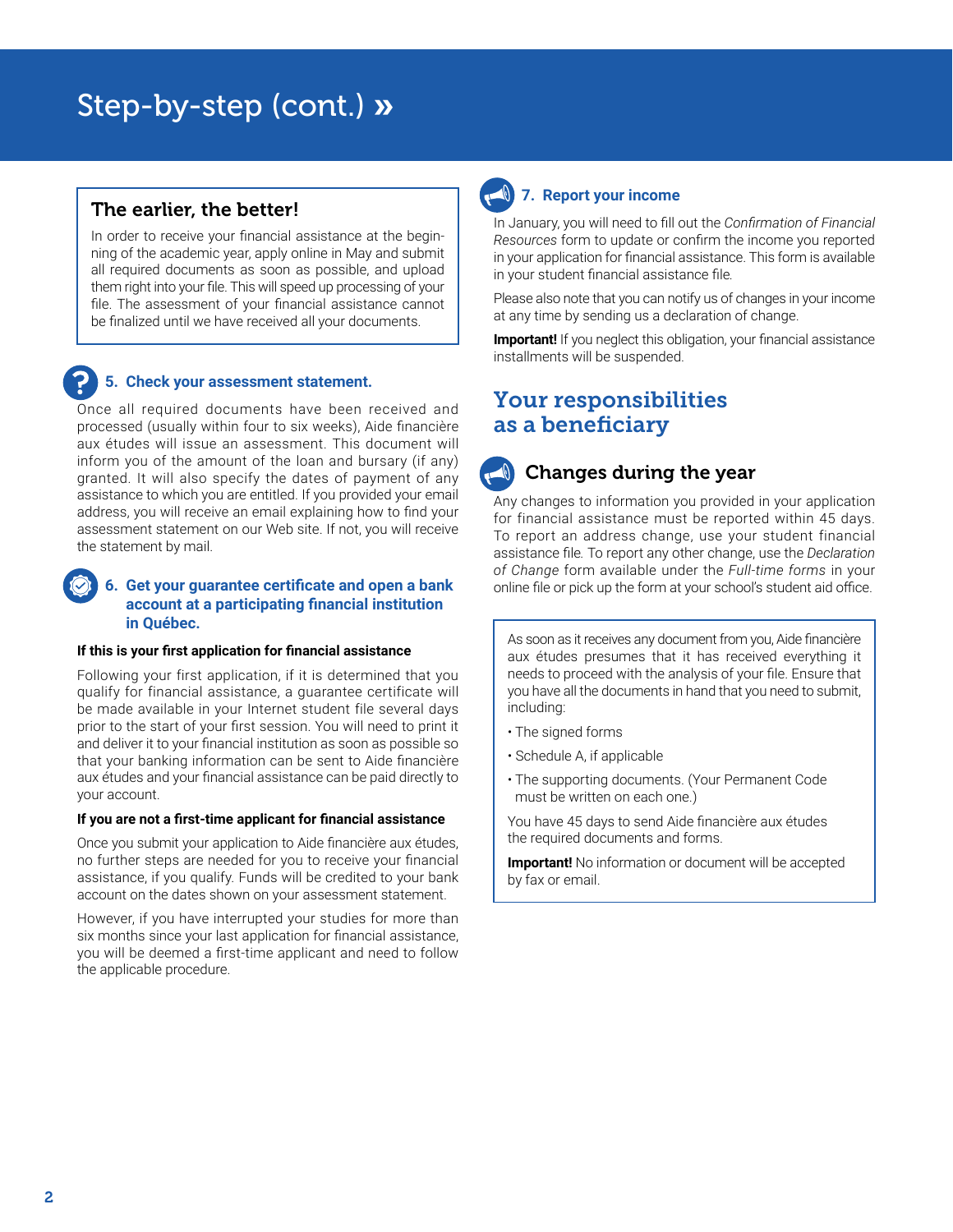# <span id="page-6-0"></span>An example »

This year, Julie has to leave her parents' residence because she will be attending a university located in another region. She filled out her application for financial assistance and reported income of \$4,000. Her parents' contribution has been established at \$4,712.<sup>1</sup>



1. The calculation parameters for award year 2021-2022 were used for the calculations shown on this page.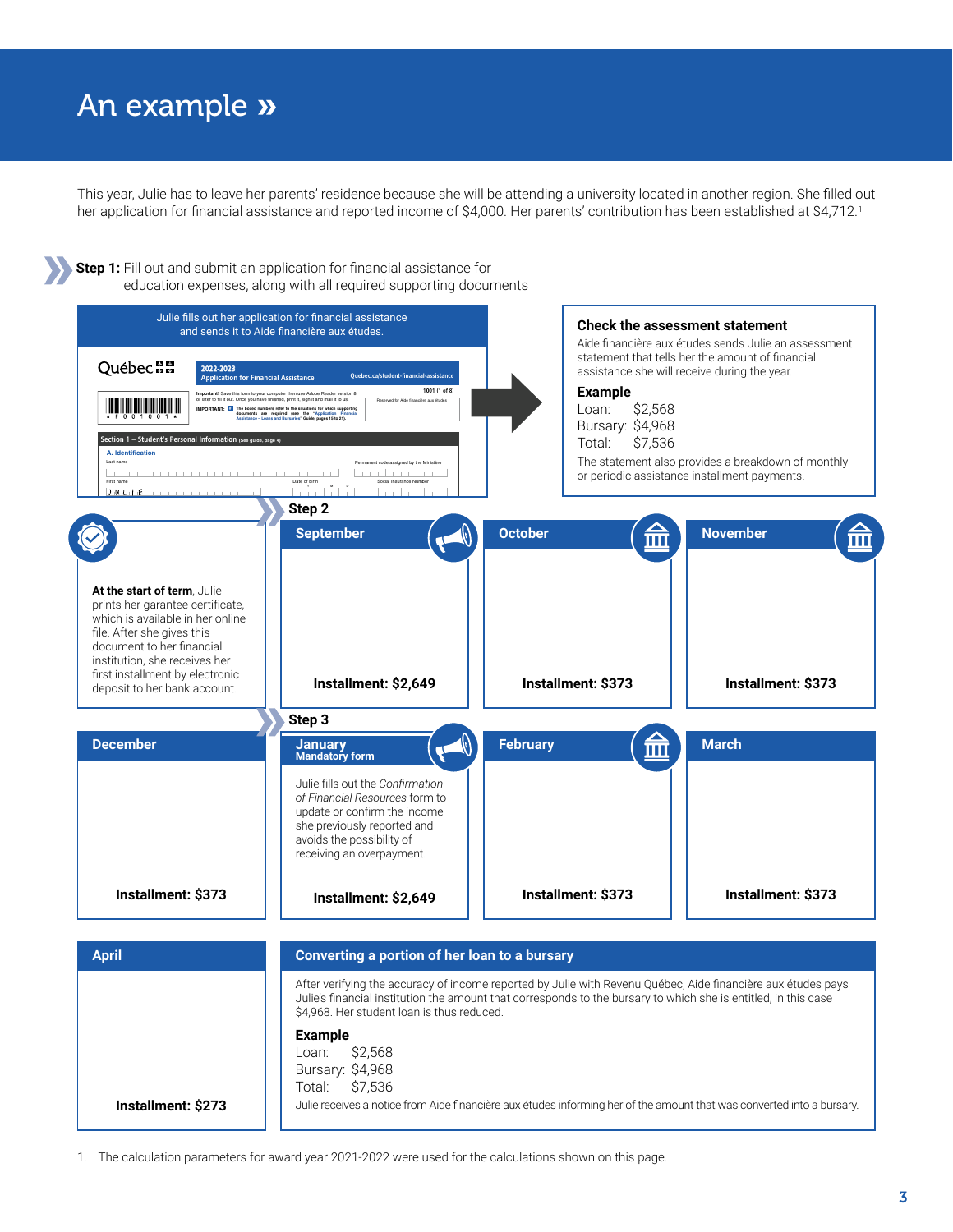<span id="page-7-0"></span>

# Section 1: Student's Personal Information

# A and B. Identification and citizenship

#### **Last name and first name at birth as given on your birth certificate**

If this is your first application for financial assistance and you are a Canadian citizen by birth

If you were born in Québec and you have a permanent code, you are not required to provide your birth certificate.

If you were born in Québec or another Canadian province but do not have a permanent code, you must provide an original birth certificate (or a copy that is certified true by an authorized person from your educational institution). It must give the last and first names of both parents. An original *copy of an act of birth* issued by the Directeur de l'état civil is preferable, since it contains all the required information.

Certificates issued before January 1, 1994, by an authority other than Directeur de l'état civil have legal standing and will also be accepted.

If you are not Canadian by birth

If you are a naturalized Canadian citizen, you must provide the documents listed in item 2 of the table on page 15.

If you are a permanent resident, you must provide the documents listed in item 3 of the table on page 16.

If you are a refugee or a protected person, you must provide the documents listed in item 4 of the table on page 16. If you do not have a permanent code, copies of those documents must be certified true by an authorized person from your educational institution.

#### **Permanent code assigned by the Ministère de l'Éducation**

Example of a permanent code: TREP11596701 (The permanent code has four letters, followed by eight numbers).

Your permanent code appears on your secondary school or college transcript and on all correspondence sent by Aide financière aux études. You must write it on all documents that you send to Aide financière aux études. If you fail to do so or if you provide an incorrect code, your file will not be complete.

# Important!

Some educational institutions assign each student a number they call a *permanent code* or *student number*. This code or number should not be confused with the permanent code assigned by the Ministère de l'Éducation.

#### **If you don't have a permanent code**

If you were born in Canada, Aide financière aux études will have a permanent code assigned to you if you send an original birth certificate (or a copy that is certified true by an authorized person from your educational institution) that indicates the last and first names of both parents, as specified in the left-hand column of this page.

If you were not born in Canada, Aide financière aux études can have a permanent code assigned to you if you send, in addition to the documents specified in the left-hand column of this page, a legible document, such as your birth certificate, indicating your place of birth (city and country) and the last and first names of both your parents, even if they are deceased. Only original documents or copies certified as true by an authorized person from your educational institution will be accepted.

#### **Social Insurance Number**

#### **If you don't have a Social Insurance Number**

Go to the Service Canada Centre in your area to apply for a Social Insurance Number (SIN). You will receive your number the same day and your card in the days that follow.

To find out which documents are required to apply for an SIN, see the related section on Service Canada's Web site (**[www.servicecanada.gc.ca](http://www.servicecanada.gc.ca)**) or dial 1-800-808-6352 and select option 3.

If you apply by mail, you will receive your SIN within 3 to 4 weeks. In that case, don't wait to receive your SIN before applying. You can inform us of your SIN as soon as you receive it.

# C. Mailing address

#### **Full address and telephone number**

Remember to enter your postal code and telephone number.

If you change your mailing address during the year, you must quickly notify Aide financière aux études. You can change your mailing address in your student financial assistance file.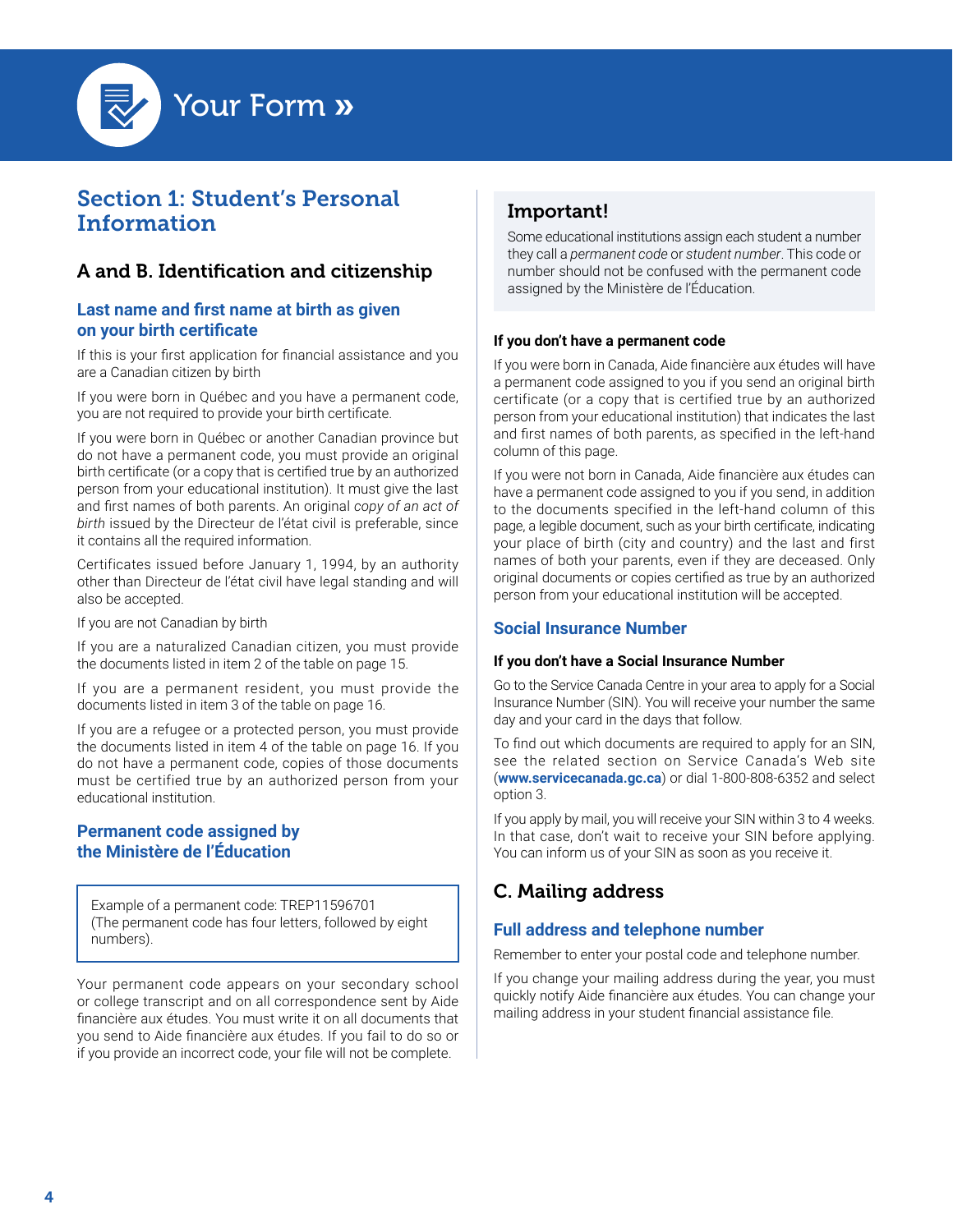# <span id="page-8-0"></span>Section 2: Residence in Québec

### A. Criteria for Québec resident status

Even if you answer NO to the first 3 questions of this section, Aide financière aux études may still consider you a Québec resident. Read criteria 4 to 10 in the following table. If your situation meets one of these criteria, enter the number corresponding to that criterion under question 4 of the form. If you answered 10, remember to indicate the criterion that applies to your spouse.

#### **Criteria for Québec resident status**

- 1. You were born in Québec.
- 2. One of your parents or your sponsor resides in Québec.
- 3. You hold a Certificat de sélection du Québec (Québec selection certificate).
- 4. Both your parents (or your sponsor) are deceased and one of them resided in Québec at the time of his or her death.
- 5. You still have your residence in Québec, although your parents (or your sponsor) now live elsewhere.
- 6. Québec is the last place where you resided for 12 consecutive months without pursuing postsecondary studies or Québec is the last place where you resided for 24 consecutive months without pursuing full-time studies.
- 7. You were adopted by a person who resided in Québec at the time of your adoption.
- 8. You have been residing in Québec for at least three months and have not resided in another Canadian province for more than three months.
- 9. You have been in one of the following situations for three consecutive years within the last five years: 2, 5, 6 or 8.
- 10. One of the previously listed criteria (1-3-6 to 9) applies to your spouse.

### B. Studying outside Québec

You must complete subsection B if you are or were pursuing studies outside Québec, but were not enrolled in a Québec institution.<sup>2</sup>

See the table below for the applicable criterion and enter the number in the space provided on the form.

#### **Studying outside Québec**

11. You are studying outside Québec, you live in Québec and you are in one of the ten situations described in the preceding table. In addition, you travel morning and evening to and from your educational institution.

In order to avail yourself of criteria 12, 13 or 14, you must have lived in Québec for at least two consecutive years prior to your departure, which must have occurred within the last five years.

- 12. You are studying and living outside Québec, and your parents (or your sponsor) reside in Québec. Before your departure, you were in one of the situations listed in the preceding table , except for #5 (or criterion 9, situation 5).
- 13. You are studying and living outside Québec. Your parents (or your sponsor) no longer reside in Québec, but left the province less than three years ago and resided in Québec before their departure. Before your departure, you were in one of the situations listed in the preceding table , except for #5 (or criterion 9, situation 5).
- 14. You are studying and living outside Québec. You have not interrupted your full-time studies for more than 12 consecutive months since the date of your departure, before which you were in one of the situations listed in the preceding table , except for #5 (or criterion 9, situation 5).

Prior to leaving to study outside Québec, you can sign a power of attorney that will empower a member of your family or a friend to remit your *Guarantee Certificate* to your financial institution. You will also need to notify Aide financière aux études in writing, providing the name and address of your legal representative.

<sup>2.</sup> If you are pursuing studies outside Québec under an exchange program administered by a Québec institution, you are not required to fill out this section.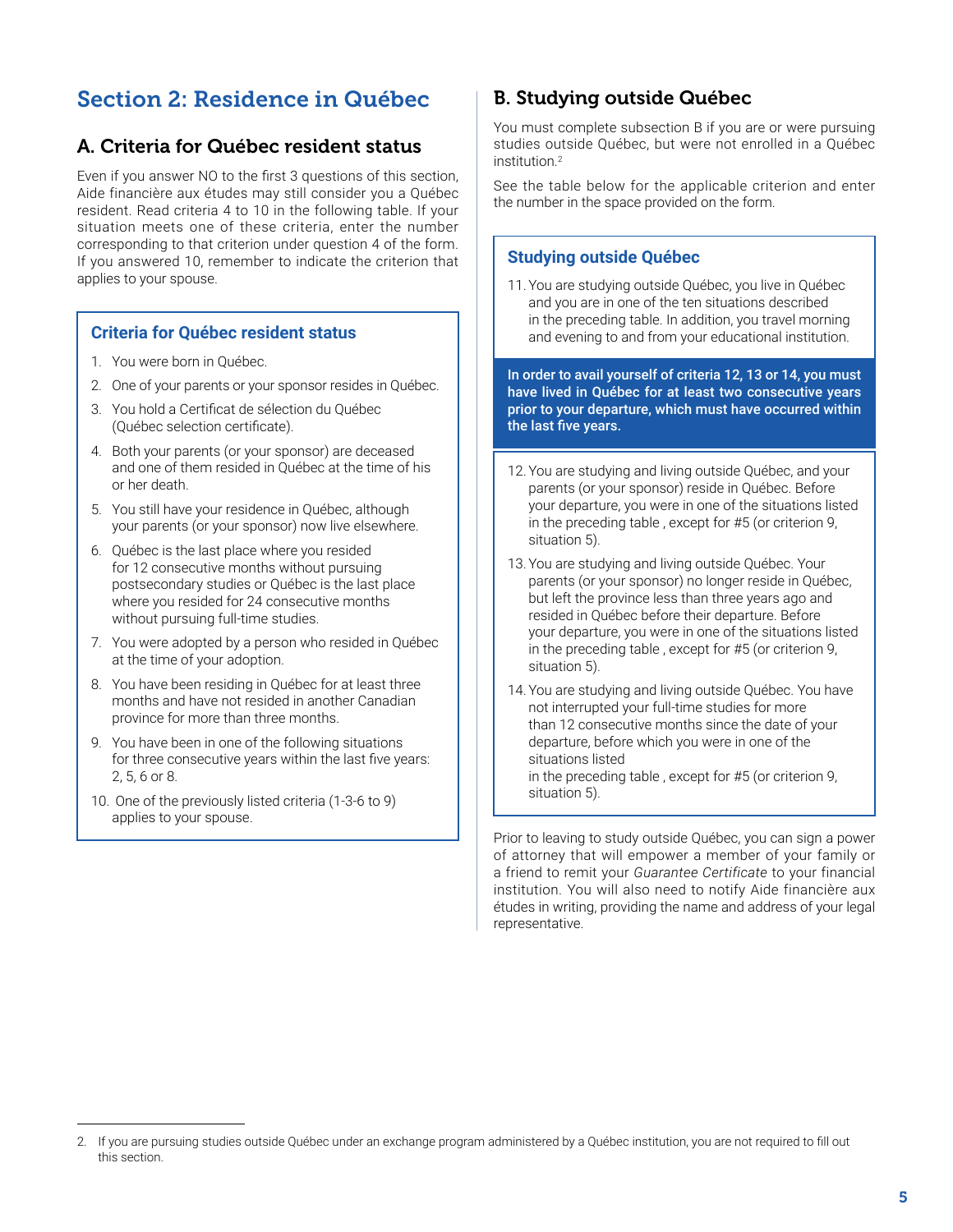# <span id="page-9-0"></span>Sections 3A and 3B: Educational Information

# Which section should you fill out?

You must fill out **section 3A** if you are in one of the following situations:

- **•** You are pursuing studies in a regular path college or university program, e.g. your school year is divided into three terms – called study periods in the Guide and the forms – starting and ending on fixed dates.
- **•** You are enrolled in a Télé-Université or Cégep à distance program.
- **•** You must fill out **section 3B** if you are in one of the following situations:
- **•** You are pursuing studies in a college continuing education program leading to an Attestation of College Studies (ACS).
- **•** You are pursuing studies in an intensive or accelerated program leading to a Diploma of College Studies (DCS).
- **•** You are pursuing studies in a secondary school vocational training program leading to a Diploma of Vocational Studies (DVS) or an Attestation of Vocational Specialization (AVS).

### General information regarding sections 3A and 3B

#### **Reduction of the student contribution with regard to part-time studies**

You may be entitled to a contribution reduction if you pursued part-time studies during the 4-month period preceding the start of your full-time studies in 2022-2023.

If you pursued part-time studies in more than one educational institution or program, you must attach a separate sheet of paper to your form with the name and code of each educational institution and the number of course hours (college) or credits (university) in which you were enrolled.

Note that if you are pursuing part-time studies, you could be deemed to be pursuing full-time studies and thus qualify under the Loans and Bursaries Program. To find out if you qualify, read the following criteria on full-time studies and studies deemed full-time.

### **Full-time studies and studies deemed full-time**

To qualify for the Loans and Bursaries Program, you must be a full-time student or be deemed a full-time student. You must therefore be in one of the following situations.

#### **You are a full-time student if**

- **•** the educational institution you are attending in Québec considers you as such. If you have any questions regarding this matter, consult the personnel of the financial assistance office of your educational institution.
- **•** the educational institution you are attending outside Québec considers you as such. To find out which documents you need to provide in that situation, contact us or go to our Web site.

#### **You are deemed a full-time student even if you study part-time, as long as you take at least 20 hours of classes a month and are in one of the following situations:**

- **•** You are at least 20 weeks pregnant
- **•** You are a single parent and live with your child aged less than 12 years on September 30, 2022
- **•** You live with a child (yours or your spouse's) aged less than 6 years on September 30, 2022
- **•** You live with a child (yours or your spouse's) who suffers from a major functional disability or mental illness.<sup>3</sup>
- **•** You have a recognized major functional disability
- **•** You are unable to pursue full-time studies for more than a month due to a serious episodic disorder stemming from major permanent mental or physical health problems confirmed by a medical certificate
- **•** You are a participant in the Réussir program of the Ministère du Travail, de l'Emploi et de la Solidarité sociale

### **Name and code of educational institution and program**

Educational institution and program names and codes can be found in the Directory, which is available on the Aide financière aux études website at **[http://www.afe.gouv.qc.ca/](http://www.afe.gouv.qc.ca/en/all-publications/detail/directory-of-educational-institutions-and-programs) [en/all-publications/detail/directory-of-educational](http://www.afe.gouv.qc.ca/en/all-publications/detail/directory-of-educational-institutions-and-programs)[institutions-and-programs.](http://www.afe.gouv.qc.ca/en/all-publications/detail/directory-of-educational-institutions-and-programs)**

<sup>3.</sup> To inform us that you are the parent of a child with a major functional disability or mental disorder, you must send us the *Declaration of Change (1012)* form and one of the following documents:

<sup>•</sup> *M*e*dical Certificate — Student's dependent child - Major functional disability or mental disorde*r *(1015B)* form (if your child suffers from a major functional disability)

<sup>•</sup> Certificate from a physician describing your child's illness (if he or she suffers from a mental disorder) These forms are available on our Web site.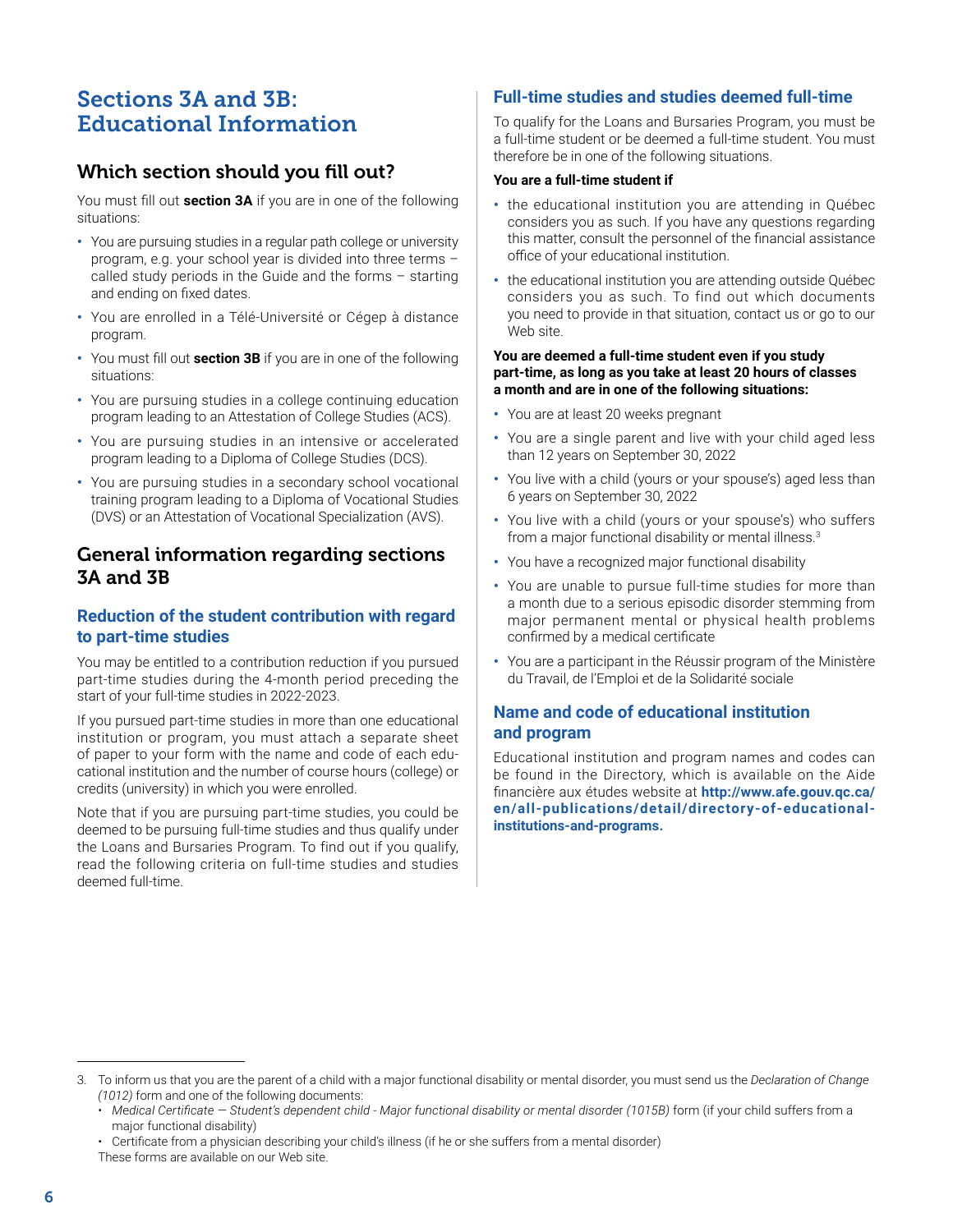#### **Year of the program**

If you are enrolled in one of the following programs, please specify which year of the program you reached or will reach in 2022-2023. If in doubt, contact the financial assistance office of your educational institution.

| 53001 | Audiologie (Université de Montréal)                             |
|-------|-----------------------------------------------------------------|
| 500A1 | Arts, lettres et communication                                  |
| 10800 | Arts plastiques (Université du Québec                           |
|       | en Abitibi-Témiscamingue)                                       |
| 10600 | Arts visuels (University of Ottawa)                             |
| H1594 | Assistant Ergothérapie/Physiothérapie                           |
| 11200 | Baccalauréat en enseignement secondaire                         |
|       | (Université de Moncton)                                         |
| 51500 | Chiropratique (Université du Québec à Trois-Rivières)           |
| 51501 | Commerce électronique (Université de Montréal)                  |
| 14010 | Common law (University of Ottawa)                               |
| 270AC | Contrôle des matériaux (Cégep de Trois-Rivières)                |
| 56202 | Dentisterie pédiatrique (Université de Montréal)                |
| 51081 | DESS perfusion extracorporelle (Université de Montréal)         |
| 15002 | DESS sciences comptables (Université du Québec à Rimouski/      |
|       | Campus de Lévis)                                                |
| 92000 | Diététique (Université de Moncton / Moncton)                    |
| 50000 | Ergothérapie (Université de Montréal)                           |
| 270AB | Fabrication mécanosoudée (Cégep de Trois-Rivières)              |
| 33000 | Foresterie-géodésie (Université de Moncton / Edmunston)         |
| 33050 | Foresterie-géodésie (coop) (Université de                       |
|       | Moncton / Edmunston)                                            |
| 51000 | Médecine (Université Laval, Université de Sherbrooke,           |
|       | Université de Montréal, University of Ottawa)                   |
| 51001 | Médecine année préparatoire (Université de Montréal)            |
|       | Médecine dentaire (Université Laval, Université McGill)         |
| 56000 |                                                                 |
| 52000 | Médecine vétérinaire (Faculté de médecine vétérinaire           |
|       | de l'Université de Montréal)                                    |
| 55000 | Optométrie (Université de Montréal)                             |
| 56200 | Orthodontie (Université de Montréal)                            |
| 53000 | Orthophonie (Université de Montréal)                            |
| 153C0 | Paysage et commercialisation en horticulture ornementale        |
|       | (Cégep Montmorency)                                             |
| 54000 | Pharmacie (Université de Montréal)                              |
| 570F0 | Photographie (Cégep de Matane)                                  |
| 50010 | Physiothérapie (Université de Montréal)                         |
| 280A0 | Pilotage d'aéronefs (Centre québécois de formation              |
|       | aéronautique)                                                   |
| 59000 | Pratique sage-femme (Université du Québec à Trois-Rivières)     |
| 270AA | Procédés de transformation (Cégep de Trois-Rivières)            |
| 50025 | Réadaptation occupationnelle (Université de Montréal)           |
| 50035 | Réadaptation physique (Université de Montréal)                  |
| 56201 | Réhabilitation prostodontique (Université de Montréal)          |
| 50900 | Résidence médecine (Université Laval, Université                |
|       | de Sherbrooke, Université McGill, Université de Montréal)       |
| 18000 | Sciences de l'éducation (Université de Moncton/Campus           |
|       | de Moncton, Campus d'Edmunston)                                 |
| 58000 | Sciences infirmières (Université de Moncton/Campus              |
|       | de Moncton, Campus d'Edmunston)                                 |
| 58002 | Sciences infirmières (clinique ou honor)                        |
|       | (Université de Montréal/Campus de Montréal, Campus de Laval)    |
| 58003 | Sciences infirmières (baccalauréat 2 ans)                       |
|       | (Université de Montréal/Campus de Montréal, Campus de Laval)    |
| 58004 | Sciences infirmières (Option ATE) (Université de Montréal)      |
| 180A0 | Soins infirmiers (Cégep de Montmorency)                         |
| H1627 | Soins paramédicaux avancés (La Cité collégiale)                 |
| 412A0 | Technique bureautique (Cégep de Rivière-du-loup)                |
| 145B0 | Technique d'aménagement cynégétique et halieutique              |
|       | (Cégep de Baie-Comeau)                                          |
| 412AZ | Technique de bureautique (ate) (Cégep Limoilou)                 |
| 351A0 | Technique d'éducation spécialisée (Collège Ellis)               |
| 140A0 | Technique d'électrophysiologie médicale                         |
|       | (Collège Ellis, campus Trois-Rivières)                          |
| 144A0 | Technique de réadaptation physique                              |
|       | (Collège Ellis, campus Trois-Rivières)                          |
| 2430F | Technique de l'électronique industrielle (ate) (Cégep Limoilou) |
| 410BZ | Technique de comptabilité et gestion (Cégep Limoilou)           |
| 410B0 | Technique de comptabilité et de gestion                         |

| 410C0 | Technique de conseil en assurance et services financiers          |
|-------|-------------------------------------------------------------------|
| 410D0 | Technique de gestion de commerce                                  |
| 430A0 | Techniques de gestion hôtelière (collège Lasalle)                 |
| 430B0 | Technique de gestion d'un établissement de restauration           |
| 420A0 | Technique de l'informatique (Cégep de Rivière-du-Loup)            |
| 420AZ | Technique de l'informatique (ate) (Cégep Limoilou)                |
| 410A0 | Technique de logistique de transport                              |
| 414A0 | Technique de tourisme (ate) (Cégep de Matane)                     |
| 414AZ | Technique de tourisme (ate) (Cégep Limoilou,                      |
|       | campus de Charlesbourg)                                           |
| 322A0 | Technique de l'éducation à l'enfance (Cégep de Montmorency)       |
| 141A0 | Technique d'inhalothérapie (Collège Ellis, campus Trois-Rivières) |
| 582A1 | Technique d'intégration multimédia (Cégep de Matane)              |
| 241AZ | Technique du génie mécanique (Cégep Limoilou)                     |
| 310C0 | Techniques juridiques (Collège Ellis)                             |
| 310A0 | Techniques policières (Collège Ellis)                             |
| 2431A | Technologie de l'électronique (ate) (Cégep Limoilou)              |
| 2410E | Technologie de maintenance industrielle (ate)                     |
|       | (Cégep de la Gaspésie et des Îles)                                |
| 232A0 | Technologie des pâtes et papier (Cégep de Trois-Rivières)         |
| 142A0 | Technologie de radiodiagnostic (Collège Dawson)                   |
| 142C0 | Technologie de radio-oncologie (Collège Dawson)                   |
| 243CZ | Technologie du génie électrique (ate)                             |
|       | (Cégep de la Gaspésie et des Îles)                                |
| 235B0 | Technologie du génie industriel (Cégep Limoilou)                  |
| 235B0 | Technologie du génie industriel (Cégep de Trois-Rivières)         |
| 2350A | Technologie du génie industriel (ate)                             |
| 270A0 | Technologie du génie métallurgique (Cégep de Trois-Rivières)      |
| H1080 | Thérapie respiratoire (La Cité collégiale - Ottawa)               |
|       |                                                                   |

#### **Full-time practicum**

#### **Regular path college or university program**

Aide financière aux études defines a practicum as a period of practical training in the workplace. You must indicate that you are doing a full-time practicum if you meet one of the following criteria:

**•** The practicum is compulsory and its duration corresponds to a study period (e.g. the fall of 2022, the winter of 2023, the summer of 2023). Generally, it lasts between 12 and 16 weeks. In addition, it is declared a *full-time practicum* by your educational institution and provides credits.

#### **OR**

**•** If you are pursuing **college studies**, the practicum is part of a work-study program (WSP).

#### **OR**

**•** If you are pursuing **university studies**, the practicum is part of a cooperative program.

If you are enrolled in a **regular path program** and your practicum meets none of the previously listed requirements, check the *Full-time studies* box.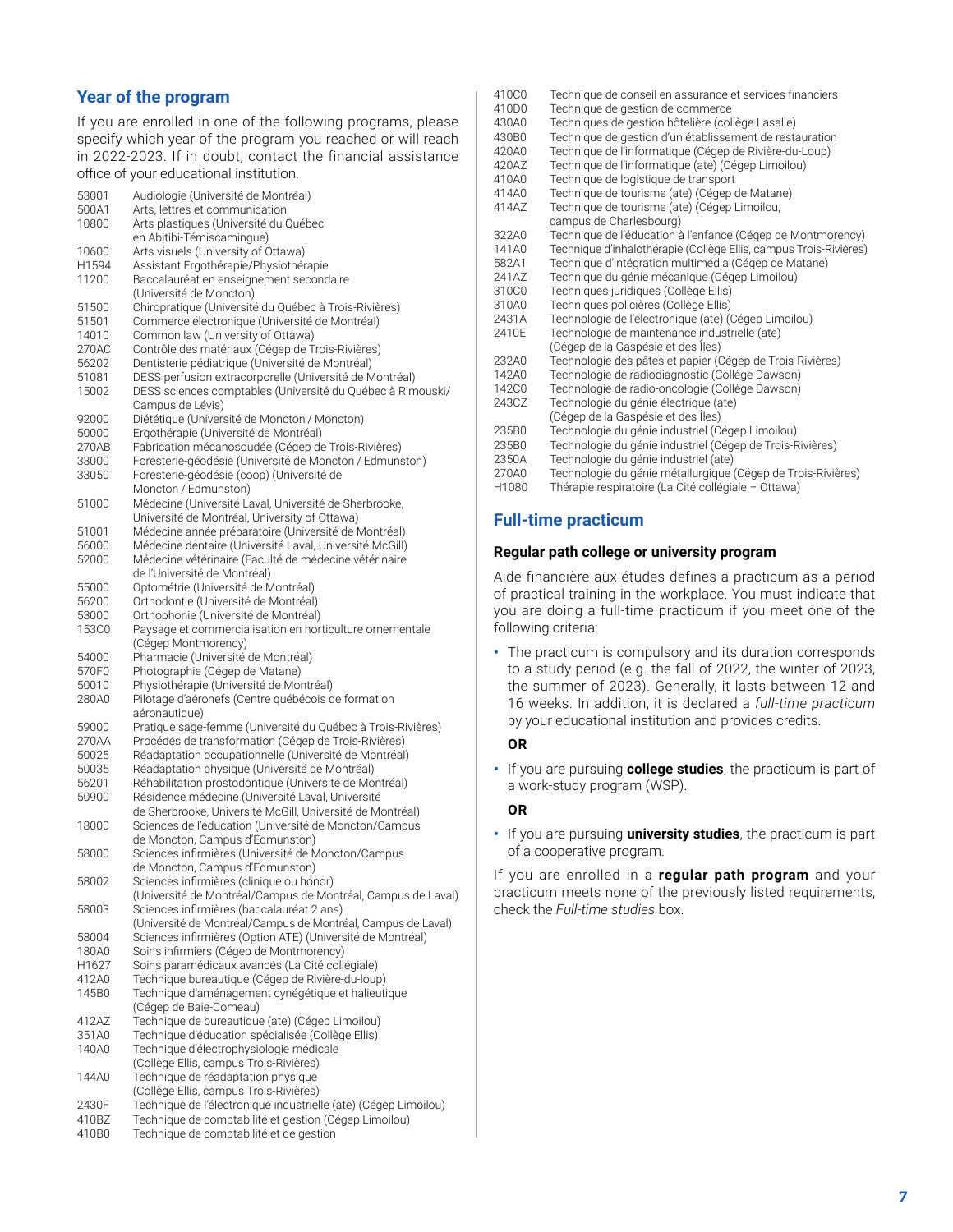#### **Secondary school vocational training program or college continuing education program**

You may do a practicum as part of your secondary school vocational training program or your college continuing education program. If the practicum is compulsory and provides credits, be sure to include the duration of your practicum within that of your program.

For more information, consult the personnel of the financial assistance office of your educational institution.

# Important!

If you are doing a compulsory practicum **during** a study period and you cannot live at your place of residence during that period, you must indicate that you are pursuing full-time studies instead of a full-time practicum. You must then send Aide financière aux études a *Student Practicums (1022)* form, which is available on our Web site. Aide financière aux études will recognize your practicum expenses.

# Details Concerning Section 3A Educational Information – Regular Path College or University Program

#### **University education – Master's level**

#### **Program with or without thesis**

A thesis is a comprehensive written paper on a given problem. Its author must demonstrate that he or she can make a contribution to a specific field of study.

If you must write a thesis at the end of your master's degree program, check one of the boxes under *Program with thesis*.

If, on the other hand, you must submit essays or complete directed studies, check one of the boxes under *Program without thesis*.

#### **University education – Master's and doctorate levels**

#### **Writing or deposit of thesis or dissertation**

Check the *Deposit of thesis* or *Deposit of dissertation* box if you meet the following conditions:

- **•** You finished writing your thesis or dissertation during the previous study period.
- **•** You will be depositing your thesis or dissertation during the study period in question. This is the only step left for you to complete your program.
- **•** You have to enroll for the study period in question in order to be able to deposit your thesis or dissertation and you will be considered a full-time student by your educational institution.
- **•** You will have to pay tuition fees or administrative fees to enroll.

# Details Concerning Section 3B Educational Information – Secondary School Vocational Training Program or College Continuing Education Program

#### **Start date and end date of your program**

Enter the start date and end date of your program, making sure to specify the year.

For example, if your program begins on August 13, 2022, and ends on October 5, 2023, you must specify those dates, even if they are not in the same award year.

Depending on your circumstances, you must file one or two applications for financial assistance:

- **•** If your program **ends before November 1, 2022**, you must fill out only one application for financial assistance for **2021- 2022**. Your financial needs for the months of September and October 2022 will be taken into account.
- **•** If your program **starts before June 16, 2022 and ends after october 31, 2022**, you must fill out one application for financial assistance for **2022-2023** and another one for **2021-2022** to ensure that your financial needs for the summer of 2022 (i.e. from May 1 to August 31, 2022) are taken into account.
- **•** If your program **starts after June 16, 2022 and ends after october 31, 2022**, you must fill out only one application for financial assistance for **2022-2023**. Your financial needs for the summer of 2022 (i.e. from July 1 to August 31, 2022) will be taken into account.
- **•** If your program **ends before November 1, 2023**, you must fill out only one application for financial assistance for **2022- 2023**. Your financial needs for the fall of 2023 (i.e. from September 1 to October 31, 2023) will be taken into account.
- **•** If your program **ends after October 31, 2023**, you must fill out one application for financial assistance for **2022-2023** and another one for **2023-2024** to ensure that your financial needs for the fall of 2023 (i.e. from September 1 to December 31, 2023) are taken into account.

If you **change educational institution or program in 2022-2023**, check with a staff member at your financial assistance office or call Aide financière aux etudes.

# Allowance for Training Support **Materials**

If you are eligible for the Loans and Bursaries Program, you may be entitled to a supplementary loan in the amount of \$500 per period of studies for which assistance has been granted to you during the award year. To receive this allowance, fill out Section 7 of the form.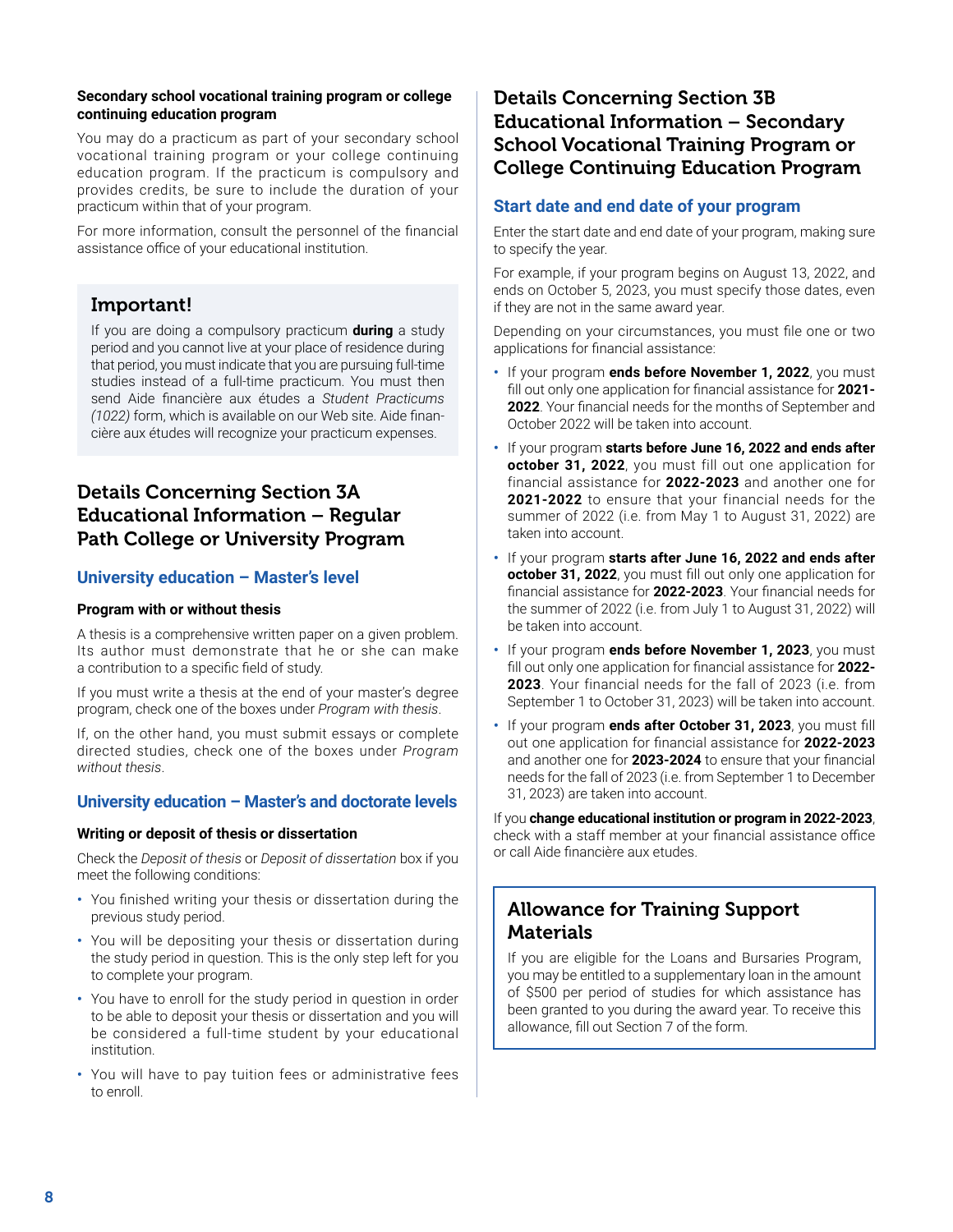# <span id="page-12-0"></span>Section 4: Student's Situation

The information you provide in this section will enable us to determine which of the following student categories you fall into:

- **•** Student with a parental or sponsor contribution
- **•** Student without a parental or sponsor contribution
- **•** Student with a spousal contribution
- **•** Aide financière aux études considers you a *self-supporting* student if you fall into one of the last two categories.

# A. Marital status

#### **Spouse**

Aide financière aux études defines a **spouse** as an individual that lives maritally with another person of the opposite or same sex **without being married** or in a **civil union** and **that lives**  with at least one child (theirs or their spouse's).

On the other hand, for the purposes of Aide financière aux études, if you live maritally with another person without being married or in a civil union with that individual and have **never been married** or in a **civil union** during your lifetime, you should state that you are **single**.

If you live maritally with another person without being married or in a civil union with that individual **but have been married to or in a civil union with** someone else from whom you are currently separated, you should indicate that you are **divorced**  or **legally** or **de facto separated**, as the case may be.

If the individual with whom you were married or in a civil union is **deceased**, indicate that you are a **widow** or **widower**.

#### **Civil union**

Civil union is a commitment by two individuals who consent to a common life. Civil union is a public act made before a recognized celebrant, just like marriage, and is confirmed by a civil union contract.

#### **De facto and legal separation**

An individual who is **de facto separated** remains married or in a civil union with another person but is separated without a court decree. An individual who is **legally separated** is someone who has been married or in a civil union but has obtained a decree of legal separation from a court.

B. Major functional disability

If you suffer from a major functional disability, you could benefit from special measures under the Loans and Bursaries Program.

The following are recognized permanent functional disabilities that persistently limit a person's prospects for study: severe hearing impairment, severe visual impairment, motor impairment and organic impairment. The last two disabilities are recognized when they result in significant and persistent limitations. The disabilities recognized are defined in the *Medical Certificate–Major Functional Disabilities and Other Recognized Disabilities (1015)* form, which must be completed by your doctor and attached to your application for financial assistance.

Are you recognized as having a major functional disability, or an other disabilitie recognized on the medical certificate, and need special equipment, special services or paratransit services in order to pursue your studies?

You may qualify for the Allowance for Special Needs Program.

# C. Self-supporting student based on family situation

#### **Biological or adoptive parent**

A biological parent is a person who has a child of his or her own (whether the child is alive or deceased). An adoptive parent is a person who has legally adopted a child (whether the child is alive or deceased).

#### **Single parent**

You are deemed the head of a single parent family if you live with your child, have custody at least 25% of the time and are single, a widow or widower, legally or de facto divorced or separated or your spouse cannot be located.

#### **Spouse with at least one dependent child**

A spouse is defined as an individual that lives maritally with another person of the opposite or same sex **without being married** to or in a civil union with that person and **lives with at least one child** (theirs or the other person's).

# D. Self-supporting student based on studies

#### **Undergraduate degree earned in Québec**

If you obtained an undergraduate degree in Québec, you must provide the appropriate supporting document (see situation 20, page 19). You must have earned a bachelor's degree, not a 1-year certificate or a 2-year diploma.

#### **Undergraduate degree earned outside Québec**

If you obtained an undergraduate degree outside Québec, you must provide the appropriate supporting document (see situation 21, page 20). If you obtained your degree outside Canada, you must provide a copy of the *Évaluation comparative des études effectuées hors du Québec* (comparative evaluation for studies done outside Québec), issued by the Ministère de l'Immigration, de la Francisation et de l'Intégration.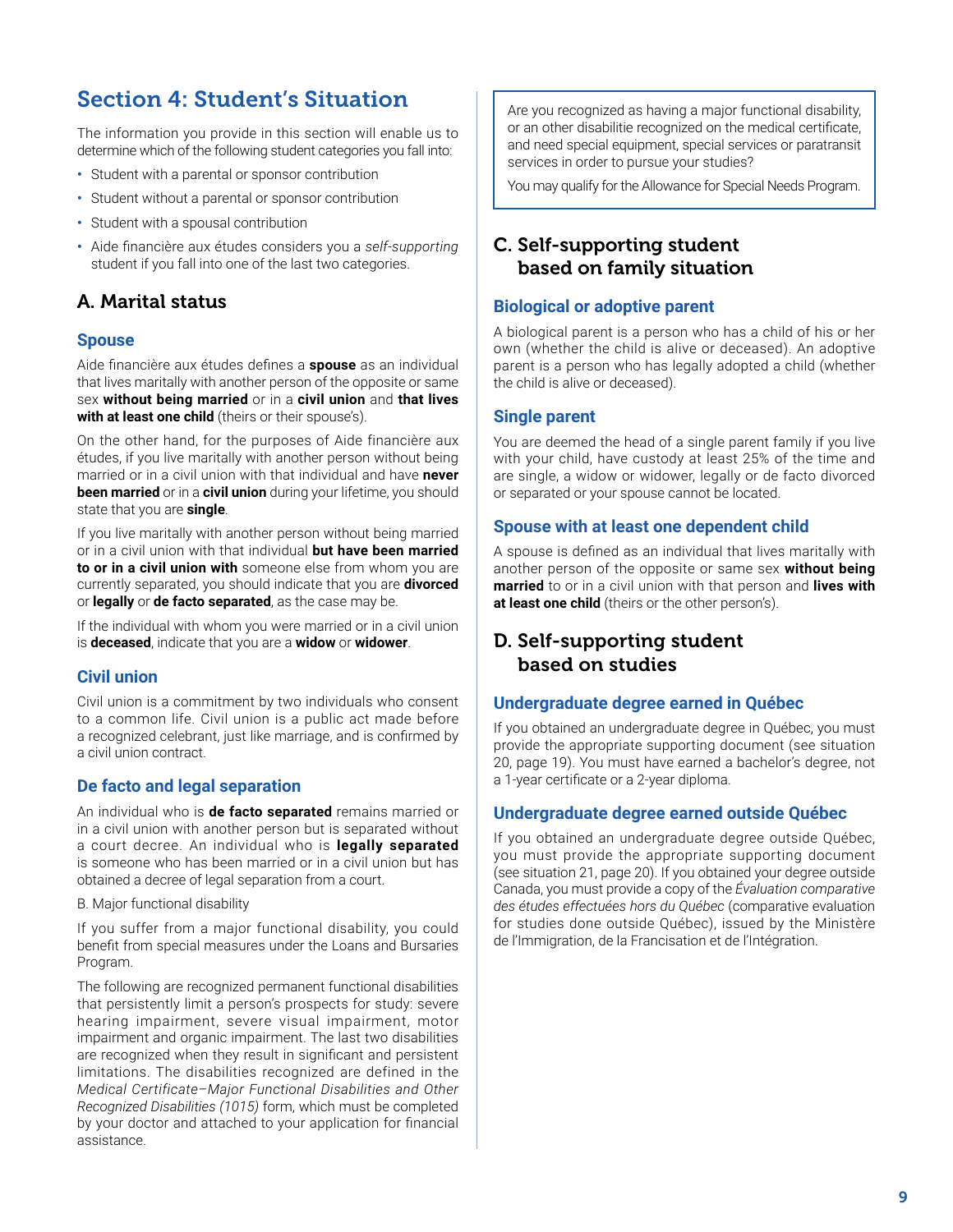#### **Diploma from a Québec music or drama conservatory**

If you obtained a diploma from a Québec music or drama conservatory, you must provide the appropriate supporting document (see situation 22, page 20). You must hold a Level I graduate diploma in music *(Diplôme d'études supérieures I en musique)* or an attestation issued upon completion of three years of university education, not a certificate of secondary school or college studies.

#### **90 credits in a single university study program in Québec**

You have earned 90 credits in a single university study program in Québec if you meet the following two conditions:

- **•** A minimum of 3 years of university (at least two terms are required to count as a year of studies)
- **•** A minimum of 90 credits counted toward a diploma in a single program (credits earned in another program of studies are only counted if they relate to a transfer to the program used to calculate the 90-credit total).

This situation only applies to programs that offer more than 90 credits.

Are you recognized by Aide financière aux études as having a major functional disability and are pursuing university studies in Québec?

In this case, you need to meet the following conditions:

- **•** A minimum of 3 years of university (at least two terms are required to count as a year of studies)
- **•** A minimum of 45 credits counted toward a diploma in a single program (credits earned in another program of studies are only counted if they relate to a transfer to the program used to calculate the 45-credit total).

#### **Full-time university studies completed in a single program outside Québec**

You have completed in a single program outside Québec:

**•** Four years of full-time university studies (at least two full-time sessions are required to count for one academic year)

#### **OR**

- **•** If you hold a Diploma of College Studies (DCS), you have completed three years of full-time university studies (at least two full-time sessions are required to count for one academic year).
- **•** If you are recognized by Aide financière aux études as having a major functional disability, you have to have completed in a single program outside Québec:
- **•** Four years of part-time or of full-time university studies

#### **OR**

**•** If you hold a Diploma of College Studies (DCS), three years of part-time or of full-time university studies.

# E. Self-supporting student based on time spent in the labour market

#### **Situation 1**

While living with your parents, sponsor or elsewhere:

**•** You held a paid job

#### **OR**

**•** You received employment insurance benefits (including maternity and sickness benefits) or Canada Emergency Response Benefit (CERB) or Canada Recovery Benefit (CRB), Canada Recovery Caregiving Benefit (CRCB), Canada Recovery Sickness Benefit (CRSB) or Canada Worker Lockdown Benefit (CWLB)

#### **OR**

**•** You received income replacement benefits from the Commission des normes, de l'équité, de la santé et de la sécurité du travail (CNESST), the Société de l'assurance automobile du Québec (SAAQ) or another organization

#### **Situation 2**

While not living with your parents, you supported yourself in a manner that is not mentioned above. For more information on situations in which you could be considered independent, consult the personnel of the financial assistance office of your educational institution.

#### **Examples**

#### *Situation 1*

You held a paid job for nine months, received employment insurance benefits for six months and then held another paid job for six months. Subsequently, you received income replacement benefits from the CNESST for three months. At no time during this entire period were you a full-time student.

#### *Situation 2*

You received social assistance or social solidarity benefits for 24 months while not living with your parents. In this case, you will be required to provide a copy of your lease(s) covering this 24-month period.

#### *Situations 1 and 2 combined*

If you have been in both preceding situations, periods must have been consecutive, for a total of at least 24 months. For example, you received social assistance or social solidarity benefits for fourteen months, then you held a paid job for at least ten months.

#### **You must provide the required documents related to your situation in item 25 on page 20.**

#### **Cessation of studies for seven years**

If you have ceased full-time studies for at least seven years, whether consecutive or not, you must provide your transcripts, as specified in situation 26 on page 21. Such periods of cessation of study can only be considered as of the date on which you were no longer legally required to attend school (in Québec, the legal requirement to attend school applies until age 16).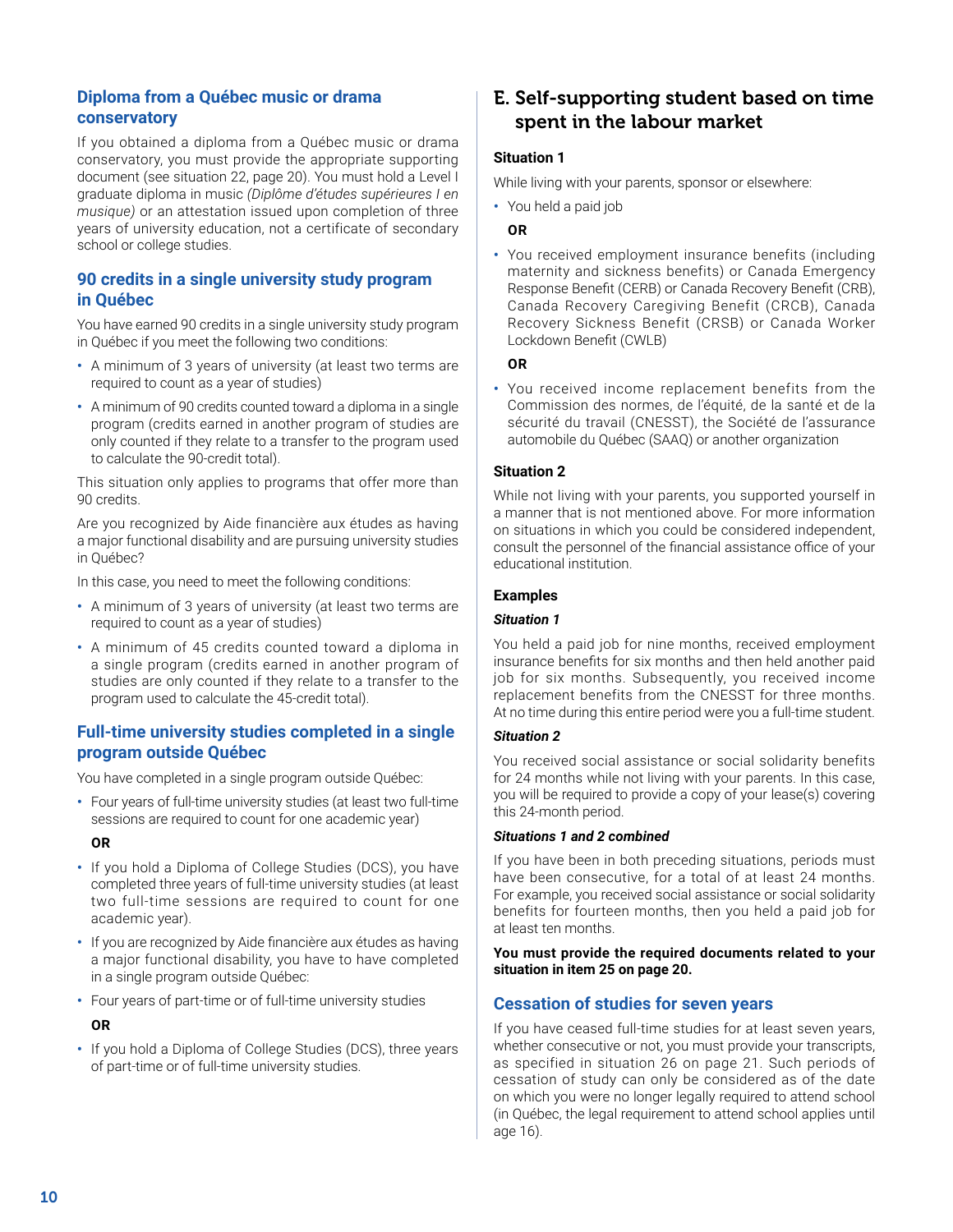# <span id="page-14-0"></span>F. Exceptional family situation

If none of the statements in subsections C, D and E apply to you, and if your situation with respect to your parents, sponsor or spouse is exceptional, we could take this into account when processing your application. In certain cases, the parental, sponsor's or spousal contribution will not be required. To confirm such circumstances, you must include the *Declaration of Exceptional Family Situation (1071)* form, duly completed by an authorized person, with your application for financial assistance.

#### **Parents or sponsor living in a special care home**

Check the box corresponding to this situation if **both** parents are living in a special care home or if your sponsor is living in a special care home.

If your parents are in a special care home, you must send the appropriate forms: *2022-2023 Declaration of Father or Sponsor (1150)*; *2022-2023 Declaration of Mother or Sponsor (1151)*. If only one of your parents is living in a special care home, you must fill out subsection G instead.

If your sponsor is in a special care home, you must send a *2022-2023 Declaration of Father or Sponsor (1150)* form in the case of a man or a *2022-2023 Declaration of Mother or Sponsor (1151)* form in the case of a woman.

#### **Parents or sponsor cannot be located**

Check the box corresponding to this situation if **both** parents cannot be located. If only one of them cannot be located, you must fill out subsection G instead.

#### **Living in a halfway house in 2022-2023**

People who are serving a prison sentence are not eligible for the Loans and Bursaries Program. Only those who are living or who will be living in a halfway house in 2022-2023 can file an application for financial assistance.

#### **Deteriorated family situation**

Check the box corresponding to this situation if your family situation has deteriorated so much that you had to leave home. If this is the case, you must provide either or both of the *appropriate form(s): 2022-2023 Declaration of Father or Sponsor (1150); 2022-2023 Declaration of Mother or Sponsor*.

If you had to cease communication with one of your parents because of a serious problem (such as alcoholism, incest, violence or a disagreement), you must provide the form of the parent with whom you last resided and still communicate (i.e. the *2022-2023 Declaration of Father or Sponsor (1150)* form or the *2022-2023 Declaration of Mother or Sponsor (1151)* form).

If in doubt as to which form(s) you need to provide, please consult the personnel of the financial assistance office of your educational institution.

# G. Student with a parental contribution

If you need to fill out this subsection, make sure that one or both of your parents (i.e. depending on your situation), send Aide financière aux études their declaration form.

#### **Permanent resident, naturalized Canadian citizen**

If you have a sponsor and both your parents reside outside Canada at the beginning of the award year, you must have the *2022-2023 Declaration of Father or Sponsor (1150)* form or the *2022-2023 Declaration of Mother or Sponsor (1151)* form filled out by your sponsor. If you do not have a sponsor, check the appropriate box in subsection F.

### Important!

The financial assistance to which you may be entitled will not be assessed until Aide financière aux études has received the requested declaration form(s).

# Section 5: Other Financial Support Programs

### Emploi-Québec manpower training measure

You are not eligible for the Loans and Bursaries Program if you are participating in a manpower training measure offered by Emploi-Québec and if you are attending an educational institution under the authority of a school service centre or a public college.

You may, however, qualify for financial assistance under the Loans and Bursaries Program if you are participating in an Emploi-Québec manpower training measure and you are in one of the following situations:

- **•** You are enrolled in a program offered at a private secondary school or college.
- **•** You are enrolled in a program offered at a university.
- **•** You are enrolled in a self-financed program offered at a CEGEP.

Please note that only your educational expenses will be recognized and if they are entirely paid by another government department or other body, no financial assistance will be awarded to you.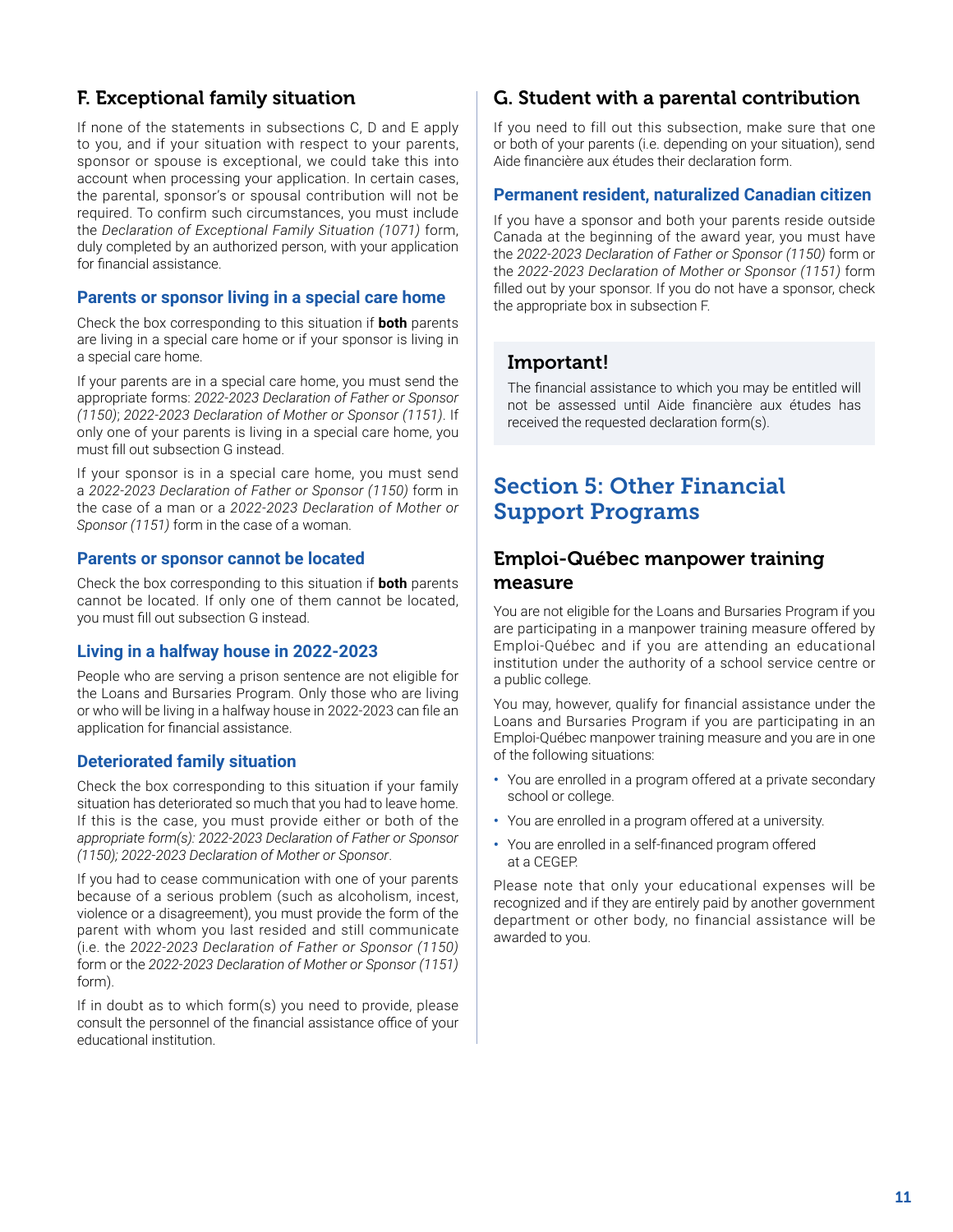# <span id="page-15-0"></span>Section 6: Financial Resources

# A. Employment income and income considered employment income

You must report the income you have received or expect to receive between January 1 and December 31, 2022.

If you cannot provide the exact amount, give an estimate as accurate as possible. On several occasions during the school year, you will have the opportunity to confirm or update the income you reported.

# Important!

You are also required to report gross income earned in another province or country. Enter these amounts in Canadian dollars.

## It pays to declare your income!

Under the *Act respecting financial assistance for education expenses*, you must inform us of any change in your circumstances over the course of the year that could influence the amount of assistance awarded to you. Keeping your file up to date with accurate information could help you avoid a major inconvenience, such as the suspension of scheduled installments, the obligation to immediately repay a financial assistance overpayment or the loss of eligibility under the Loans and Bursaries Program and the Loans Program for Part-Time Studies for at least two years.

#### **Income replacement benefits related to a job you have held are paid by the following organizations:**

- **•** Retraite Québec
- **•** Société de l'assurance automobile du Québec
- **•** Commission des normes, de l'équité, de la santé et de la sécurité du travail (act of good citizenship, occupational injury,occupational illness, crime victim)
- **•** Employment and Social Development Canada
- **•** Service Canada (benefits from the Canada Pension Plan)

#### **Gross employment income**

Specify the gross income from full-time or part-time employment, including severance pay, tips and income received during training.

#### **Net self-employment or business income**

Enter your net self-employment (commissions, contractual) or self-owned business income.

This is not net income from salaried employment for which, as previously mentioned, you instead need to report gross income.

#### **Income replacement benefits**

Specify income replacement benefits paid in accordance with the *Act respecting industrial accidents and occupational diseases or any similar provincial or federal law*, *the Automobile Insurance Act* or the *Crime Victim's Compensation Act*.

#### **Income related to an election**

Income earned during an election that is subject to government legislation (school service centre, municipal, provincial or federal) is not considered in assessing financial assistance, but must be reported.

This includes income earned as an election official or a candidate representative (provided you were appointed by proxy), and is the total of income earned on advance polling day, polling day and while participating in related training sessions.

#### **Employment insurance benefits**

Employment insurance benefits are paid by Employment and Social Development Canada (ESDC). Until 1997, these benefits were known as *unemployment insurance benefits*.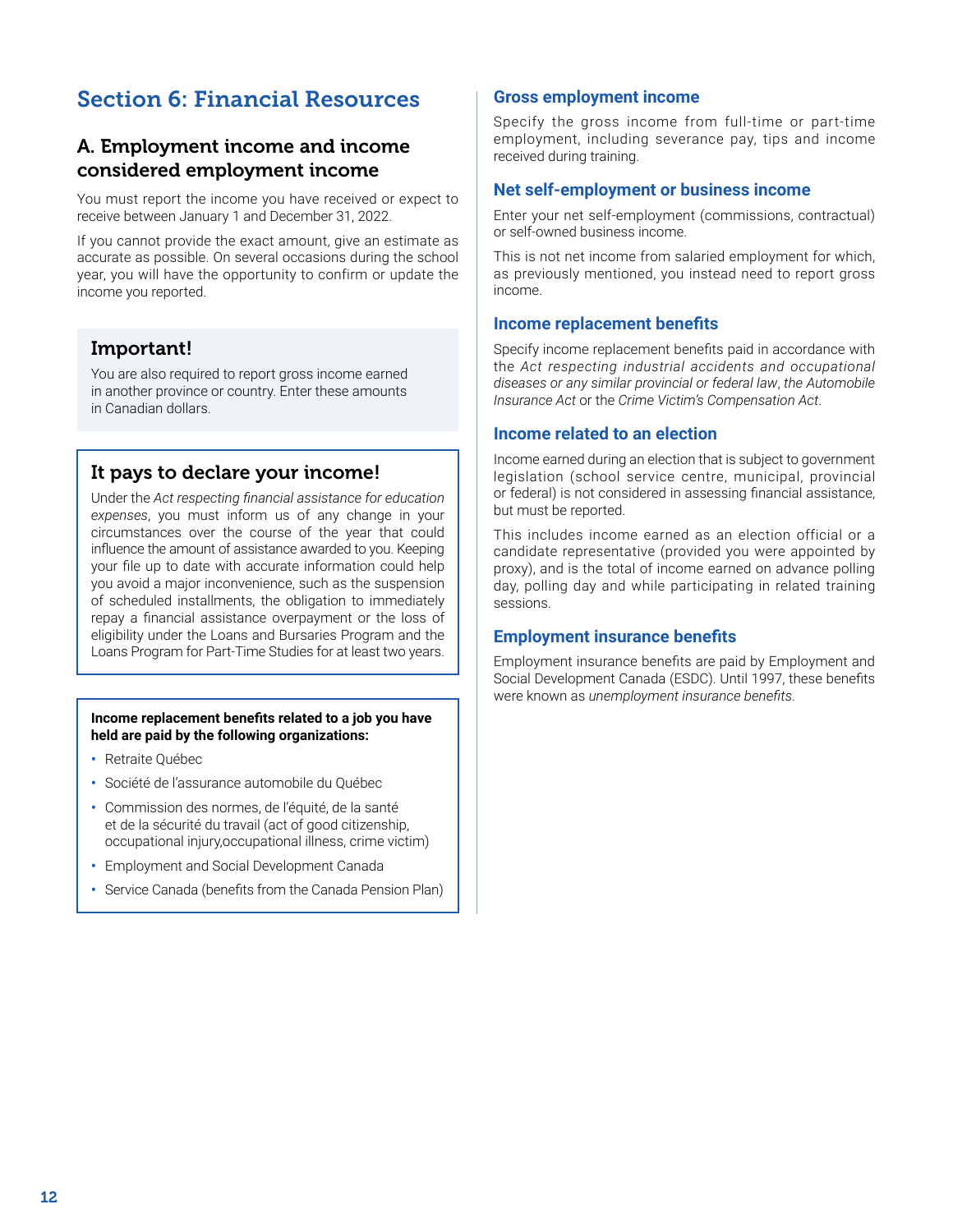# Important!

At the end of the school year, the income you report is systematically checked against the information held on file by Revenu Québec. Under paragraph (o) of section 69.1 of the *Tax Administration Act*, Aide financière aux études does not need the person's consent in order to run such checks.

### B. Other income

#### **Orphan's pension, pension for a disabled person's child, surviving spouse's pension, death benefits in the form of pensions and pensions paid to the child of a crime victim**

Indicate only the amount that you have received or will receive starting at age 18 since, with few exceptions, the amount awarded to you prior to age 18 is generally paid directly to the person who has responsibility for you. You are therefore not required to report it.

#### **Alimony and child support payments**

You must enter the total alimony and child support payments you will receive for yourself and, if applicable, your children. You must report the actual amount you will receive, taxable or not, even if it is not the same as the amount indicated in the court judgment. **Do not report child support payments received by either of your parents to provide for your needs**.

#### **Bursaries**

Enter the total dollar amount of bursaries and research grant you received or expect to receive in 2022 from an association, foundation, educational institution, firm or government agency, even if the total is less than \$7500, including the amounts you received from another province or another country.

**Exclude bursaries received from Aide financière aux études (Loans and Bursaries Program, Programme de bourses pour les permanentes et les permanents élus des associations étudiantes nationales and Allowance for Special Needs Program) as well as the financial contribution received through the Explore Program. Enter the amount of the Intern Perseverance and Success Scholarship for Various Programs in Education, Health and Social Services on the appropriate line. It should not be reported in this section of the form.**

Amounts received that cover tuition fees must be reported on the « Allowances from the ministère de la Sécurité publique and allowances from the Minister of Indigenous Services Canada or a band council, or amounts received that reimburse tuition fees (e.g. bursaries/scholarships exempting the holder from tuition fees) ».

#### **Amount you withdrew from a Registered Education Savings Plan (RESP) and the financial contribution you received under the Explore program**

Since these amounts are not included in the calculation of your financial assistance. As such, you are not required to report them. However, since the income declared to Aide financière aux études is systematically checked with Revenu Québec at the end of the year, reporting these amounts could prevent you from having to justify discrepancies in your income.

#### **Do not report the following income:**

- **•** Amounts paid by Retraite Québec as part of its Family Allowance
- **•** Canada Child Benefit
- **•** Social assistance or social solidarity benefits
- **•** Amounts received from the Société de l'assurance automobile du Québec (SAAQ) or the Commission des normes, de l'équité, de la santé et de la sécurité du travail (CNESST) as compensation, for example, for the loss of a limb or to reimburse certain expenses (physiotherapy, orthopedic devices, etc.)
- **•** Withdrawals from a pension plan (RRSP, RRSF, RREGOP, etc.)
- **•** Benefits from a strike fund
- **•** Income from rental units
- **•** Lottery winnings

# C. Employment prior to start of full-time studies

If you were employed by more than one employer or selfemployed with more than one client while living elsewhere than with your parents, indicate the name of one employer or client only and your workplace address.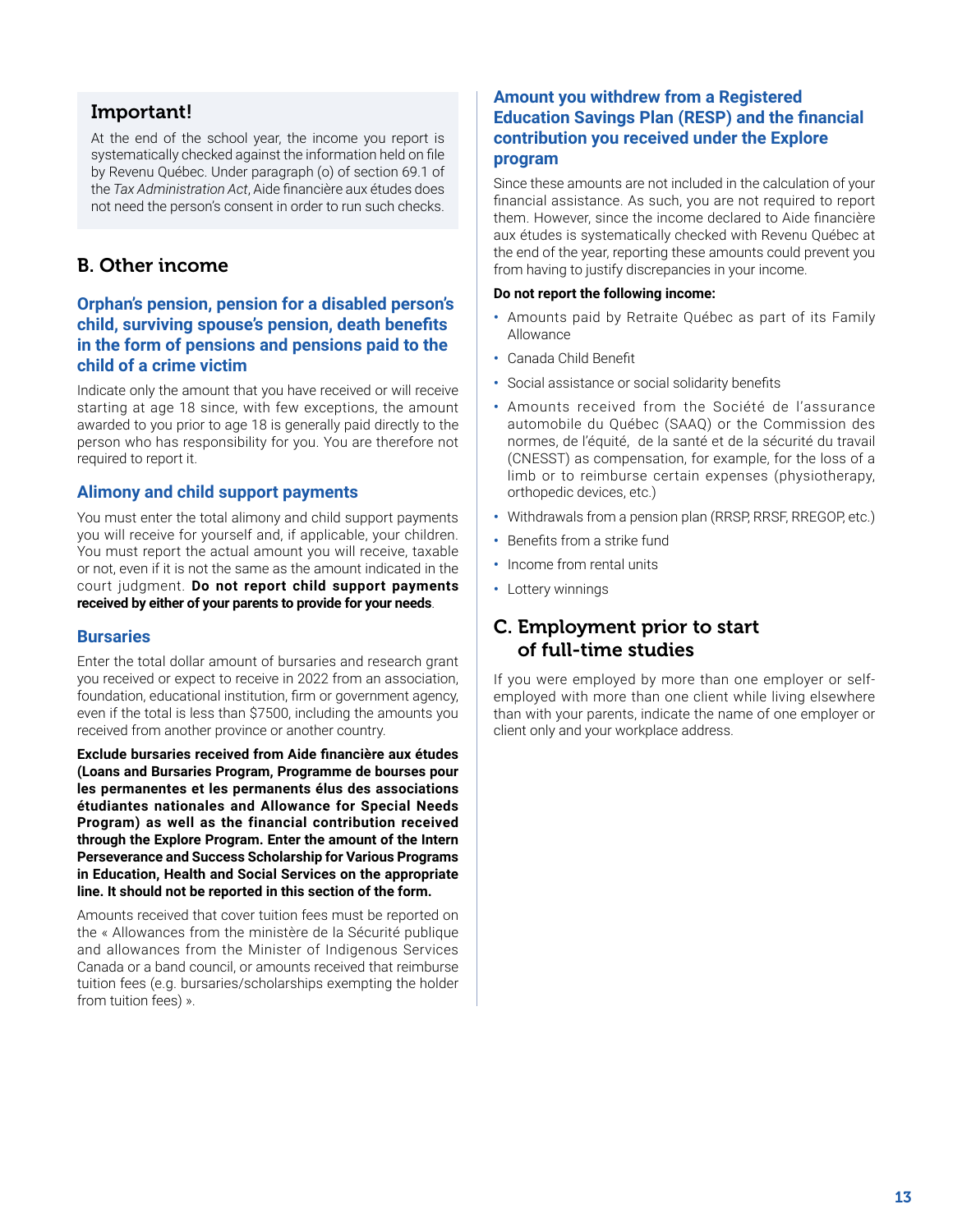# <span id="page-17-0"></span>Section 7: Allowance for Training Support Materials

If you are eligible for the Loans and Bursaries Program, you may be entitled to a supplementary loan in the amount of \$500 per period of studies for which assistance has been granted to you during the award year in question.

Please note that once you request this allowance, payment cannot be cancelled and will be made for all periods of studies for which assistance has been granted to you during the award year.

If you are not sure whether you need this additional assistance, you can wait and, at a later date, submit the *Declaration of Change*  form, which is available under the *Full-time forms* in your online file.

# Section 8: Signature

Your application for financial assistance will be processed **only if it is signed**. If you do not sign your application form, it will be returned to you by mail and the processing of your file will be delayed.

The amount of financial assistance awarded to you may be claimed if you make any false statements. Furthermore, if you fail to comply with an audit request within the specified time, your financial assistance for the current year may be cancelled and further assistance denied.

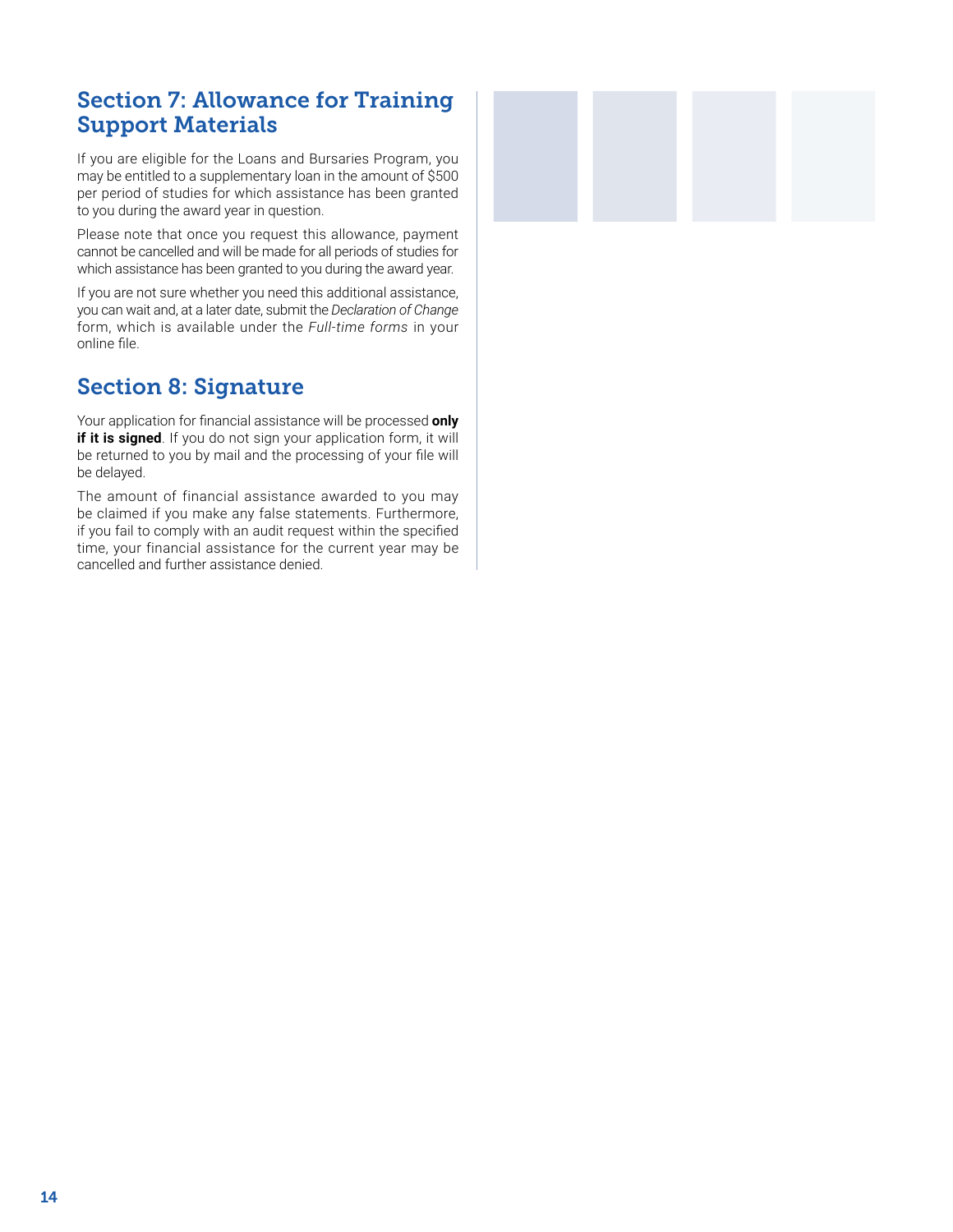<span id="page-18-0"></span>

The following table shows a list of situations that require accompanying documents for your application for financial assistance. The required documents are specified for each situation, along with important details in column three of the table, if applicable.

You may need to provide the original copy of your application for financial assistance, Schedule A and various filled out AFE forms. For other required documents not provided or produced by Aide financière aux études, we accept photocopies in most cases. Please note that you do not need to resend alreadysubmitted documents if the information they contain remains accurate

# Important!

#### **Certified true copies**

Provide a certified true copy of the original that bears the seal of the educational institution and the initials of the attesting registrar or student aid office employee.

#### **Sworn statements**

If you need to provide a sworn statement, the following persons are authorized to take a sworn statement: lawyers, notaries, justices of the peace, mayors, town clerks and commissioners of oaths. Educational and financial institutions usually have employees available who can act in this capacity.

#### **Non-compliant documents**

Documents that do not comply with our requirements will not be accepted. If you need help, contact a staff member at your school's student aid office.

Forms mentioned in the "Required documents" column that are produced by Aide financière aux études are available from your school's student aid office or on our Web site (**[Quebec.ca/student-financial-assistance](http://Quebec.ca/student-financial-assistance)**).

| <b>Situation</b>                                                                                                         | <b>Required Documents</b>                                                                                                                                                                                                                                                                                                                                                                                                                              | <b>Important Information</b>                                                                                                                                                                                                                                                                                                                                                                                                                                                                                                                                             |
|--------------------------------------------------------------------------------------------------------------------------|--------------------------------------------------------------------------------------------------------------------------------------------------------------------------------------------------------------------------------------------------------------------------------------------------------------------------------------------------------------------------------------------------------------------------------------------------------|--------------------------------------------------------------------------------------------------------------------------------------------------------------------------------------------------------------------------------------------------------------------------------------------------------------------------------------------------------------------------------------------------------------------------------------------------------------------------------------------------------------------------------------------------------------------------|
| You are a Canadian citizen<br>by birth.                                                                                  | Birth certificate, copy of act of birth, or - in Québec -<br>baptismal certificate, if issued by a parish before 1994                                                                                                                                                                                                                                                                                                                                  | If you were born in Québec and entered your Permanent<br>Code in Section 1 of the form, you are not required<br>to provide your birth certificate.                                                                                                                                                                                                                                                                                                                                                                                                                       |
|                                                                                                                          |                                                                                                                                                                                                                                                                                                                                                                                                                                                        | This document must include the following information:<br>- First and last names of both parents<br>- Your place of birth                                                                                                                                                                                                                                                                                                                                                                                                                                                 |
|                                                                                                                          |                                                                                                                                                                                                                                                                                                                                                                                                                                                        | Declarations and records of birth will not be accepted.                                                                                                                                                                                                                                                                                                                                                                                                                                                                                                                  |
|                                                                                                                          |                                                                                                                                                                                                                                                                                                                                                                                                                                                        | If you do not have a Permanent Code, you need to provide<br>a certified true copy of the original document.                                                                                                                                                                                                                                                                                                                                                                                                                                                              |
| <b>AND</b><br>you have been adopted<br>and your birth certificate<br>only shows the names<br>of your biological parents. | • Adoption judgement                                                                                                                                                                                                                                                                                                                                                                                                                                   | The document must be ratified by the court.                                                                                                                                                                                                                                                                                                                                                                                                                                                                                                                              |
| <b>AND</b><br>you are a Canadian born<br>abroad.                                                                         | • Commemoration of Canadian Citizenship certificate<br>or Citizenship Certificate issued by Citizenship and<br>Immigration Canada<br>0R<br>• Certificate of Registration of Birth Abroad issued<br>by Citizenship and Immigration Canada<br><b>AND</b><br>• If you acquired your certificate of registration of birth<br>abroad issued by Citizenship and Immigration Canada<br>prior to 2009, proof of Canadian citizenship of one of your<br>parents | You must submit copies of both sides of the certificate,<br>as the information given in the "DATE" field is required.<br>Please note that as of February 1, 2012, Citizenship and<br>Immigration Canada stopped issuing the plasticized<br>citizenship card and replaced it by the Citizenship Certificate.<br>If you do not have a Permanent Code, in addition to the<br>documents stipulated opposite, you need to provide copies<br>of both sides of your Canadian Citizenship card. Remember<br>that the copies of these documents must be certified true<br>copies. |
| $\overline{2}$<br>You are a naturalized<br>Canadian citizen.                                                             | • Commemoration of Canadian Citizenship certificate<br>or Citizenship Certificate issued by Citizenship and<br>Immigration Canada<br><b>AND</b><br>• Record of Landing (IMM 1000 - issued until 2002),<br>Confirmation of Permanent Residence (IMM 5292 or IMM<br>5688) or copies of both sides of your permanent resident<br>card issued by Citizenship and Immigration Canada                                                                        | If you do not have a Permanent Code, you need to submit<br>your Commemoration of Canadian Citizenship, copies of<br>both sides of your permanent residence card and a legible<br>document (for example, your birth certificate) that shows<br>your city and country of birth as well as the first and last<br>names of your parents. Remember that the copies of these<br>documents must be certified true copies.                                                                                                                                                       |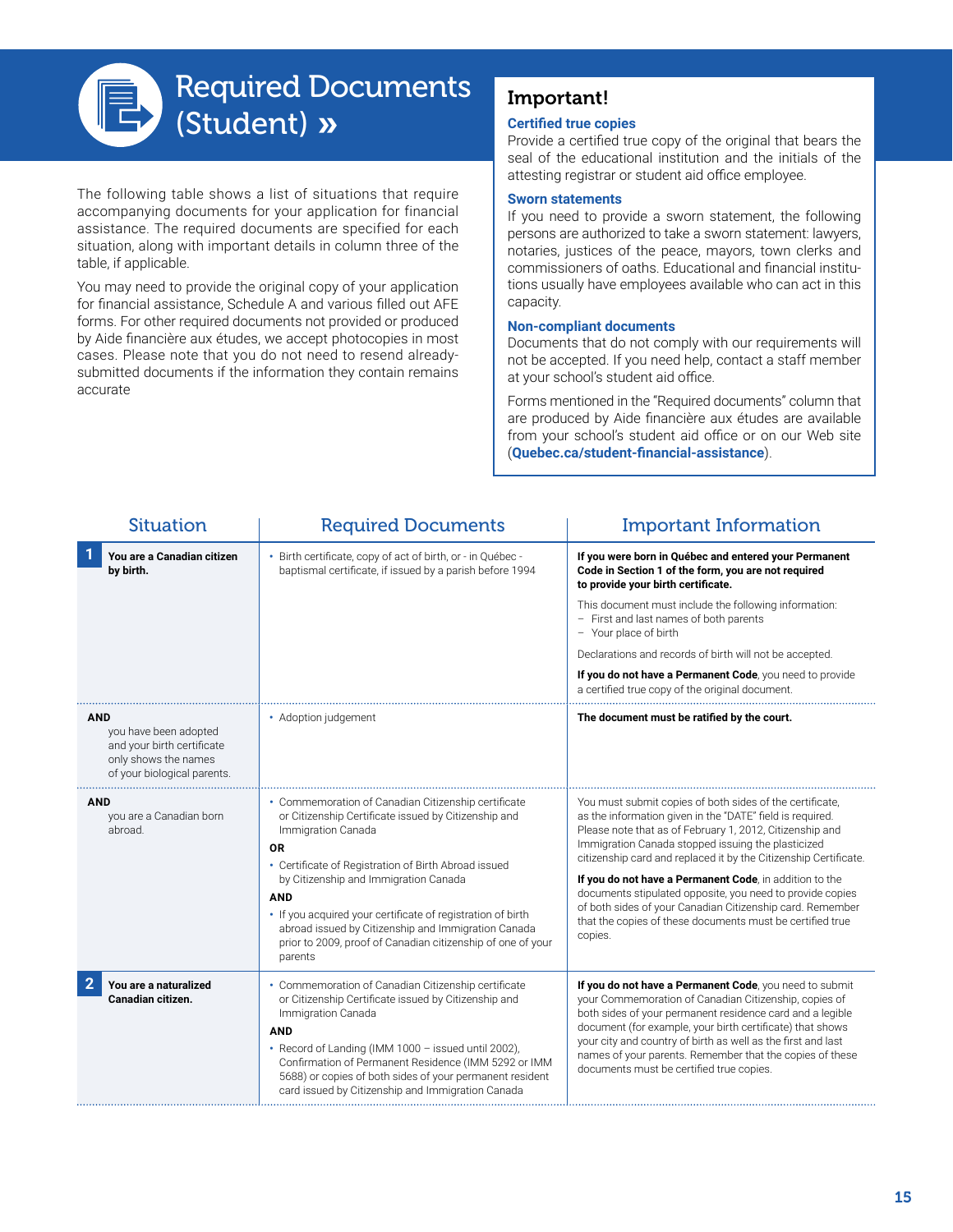|                             | <b>Situation</b>                                                                                                                                              | <b>Required Documents</b>                                                                                                                                                                                                                                                                                                                                                                                                                                                                          | <b>Important Information</b>                                                                                                                                                                                                                                                                                                                                                                                                                                                                                                                                                                                                                                                                                      |
|-----------------------------|---------------------------------------------------------------------------------------------------------------------------------------------------------------|----------------------------------------------------------------------------------------------------------------------------------------------------------------------------------------------------------------------------------------------------------------------------------------------------------------------------------------------------------------------------------------------------------------------------------------------------------------------------------------------------|-------------------------------------------------------------------------------------------------------------------------------------------------------------------------------------------------------------------------------------------------------------------------------------------------------------------------------------------------------------------------------------------------------------------------------------------------------------------------------------------------------------------------------------------------------------------------------------------------------------------------------------------------------------------------------------------------------------------|
| $\overline{2}$              | (cont.)<br>You are a naturalized<br>Canadian citizen.                                                                                                         |                                                                                                                                                                                                                                                                                                                                                                                                                                                                                                    | • You must submit copies of both sides of the certificate,<br>as the information given in the "DATE" field is required.<br>Please note that as of February 1, 2012, Citizenship and<br>Immigration Canada stopped issuing the plasticized<br>citizenship card and replaced it by the Citizenship<br>Certificate.<br>• The date on which you obtained permanent resident<br>status appears in box 45 of your IMM 1000 or IMM 5292,<br>and the immigrant category code appears in box 19<br>of the same document. The date on which you obtained<br>permanent resident status appears in the personal<br>information section of IMM 5688 and the immigrant<br>category is shown in the application details section. |
| 3                           | You are a permanent<br>resident.<br>If you have a Permanent<br>Code                                                                                           | • Copies of both sides of the permanent resident card<br>issued by Citizenship and Immigration Canada<br><b>OR</b><br>• Confirmation of Permanent Residence<br>(IMM 5292 or IMM 5688)<br>0R<br>• Record of Landing (IMM 1000, issued until 2002)                                                                                                                                                                                                                                                   | The date on which you obtained permanent resident status<br>appears in box 45 of your IMM 1000 or IMM 5292, and the<br>immigrant category code appears in box 19 of the same<br>document. The date on which you obtained permanent<br>resident status appears in the personal information section<br>of IMM 5688 and the immigrant category is shown in the<br>application details section.                                                                                                                                                                                                                                                                                                                       |
|                             | If you do not have a<br>Permanent Code                                                                                                                        | • Certified copies of both sides of the permanent resident<br>card issued by Citizenship and Immigration Canada<br>0 <sub>R</sub><br>• Certified copies of Permanent Residence<br>(IMM 5292 or IMM 5688)<br>0 <sub>R</sub><br>• Certified copies of Landing (IMM 1000, issued until 2002)<br><b>AND</b><br>• A certified true copy of a legible document (for example,<br>your birth certificate) that shows your city and country<br>of birth as well as the first and last names of your parents |                                                                                                                                                                                                                                                                                                                                                                                                                                                                                                                                                                                                                                                                                                                   |
| 4                           | You are a refugee<br>or a protected person.                                                                                                                   | • Notice of decision issued by the Immigration and Refugee<br>Board or Pre-Removal Risk Assessment decision issued<br>by Citizenship and Immigration Canada<br>0R<br>• Protected Person Status Document issued by Citizenship<br>and Immigration Canada                                                                                                                                                                                                                                            | If you do not have a Permanent Code, in addition to<br>the documents stipulated opposite, you need to provide<br>a certified true copy of a legible document (for example, your<br>birth certificate) that shows your city and country<br>of birth as well as the first and last names of your parents.<br>All copies of documents must be certified true copies of<br>the originals.                                                                                                                                                                                                                                                                                                                             |
| 5<br><b>OR</b><br><b>OR</b> | One of your parents or your<br>sponsor resides in Québec.<br>Among criteria 4 to 10,<br>one of the Québec residency<br>criteria applies to your<br>situation. | · Residence in Québec (1118) form                                                                                                                                                                                                                                                                                                                                                                                                                                                                  | If you received financial assistance in 2022-2023 under<br>the Loans and Bursaries Program, you do not need to fill out<br>this form.<br>The other criteria are described on page 5 of the guide.<br>Your educational institution can provide further details.                                                                                                                                                                                                                                                                                                                                                                                                                                                    |
|                             | You are studying outside<br>Québec.                                                                                                                           |                                                                                                                                                                                                                                                                                                                                                                                                                                                                                                    |                                                                                                                                                                                                                                                                                                                                                                                                                                                                                                                                                                                                                                                                                                                   |
| 6                           | You hold a Certificat de<br>sélection du Québec<br>(Ouébec selection<br>certificate).                                                                         | • Certificat de sélection du Québec issued by the Ministère<br>de l'Immigration, de la Francisation et de l'Intégration<br>0R<br>• Document from the Ministère de l'Immigration, de la<br>Francisation et de l'Intégration confirming that you were<br>issued a Certificat de sélection du Québec                                                                                                                                                                                                  | These documents can be replaced by a Confirmation<br>of Permanent Residence (IMM 5292 or IMM 5688)<br>or by a Record of Landing (IMM 1000) if it bears the<br>mention "CSQ."<br>Your educational institution can provide further details.                                                                                                                                                                                                                                                                                                                                                                                                                                                                         |
|                             | You are studying<br>outside Québec.                                                                                                                           | Studying Outside Québec - Confirmation of Student Status<br>٠<br>(1121) form for 2022-2023                                                                                                                                                                                                                                                                                                                                                                                                         | You need to attach this completed form to your application<br>for financial assistance, unless you attend Acadia University<br>(Faculty of Theology), Université d'Ottawa, Cité collégiale<br>(Ottawa), or Université de Moncton (any campus)                                                                                                                                                                                                                                                                                                                                                                                                                                                                     |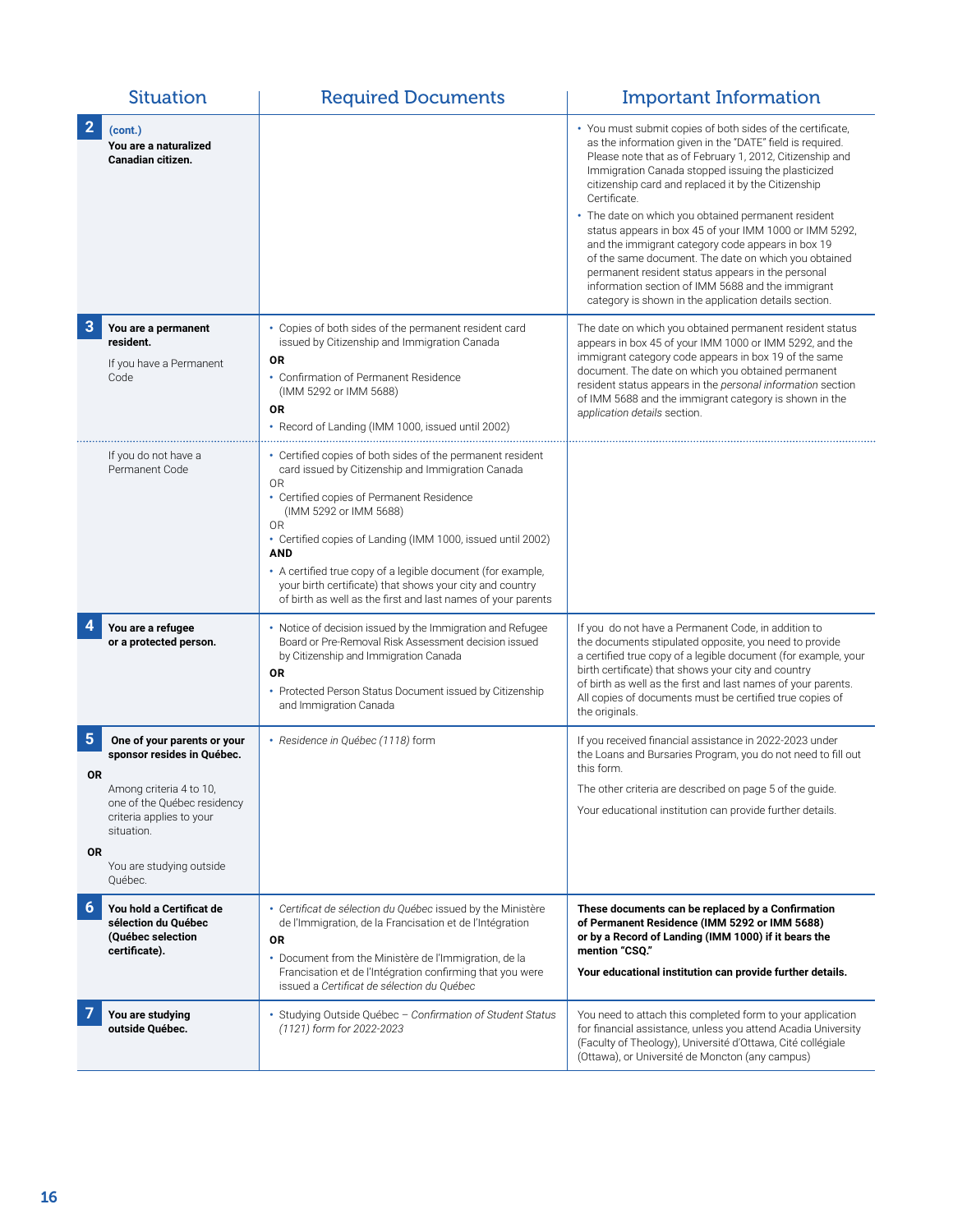| <b>Situation</b>                                                                                                      | <b>Required Documents</b>                                                                                                                                                                                                                                                                                                                                                                                                                                                                                      | <b>Important Information</b>                                                                                                                                                                                                                                                                                                                                                                                                                                           |
|-----------------------------------------------------------------------------------------------------------------------|----------------------------------------------------------------------------------------------------------------------------------------------------------------------------------------------------------------------------------------------------------------------------------------------------------------------------------------------------------------------------------------------------------------------------------------------------------------------------------------------------------------|------------------------------------------------------------------------------------------------------------------------------------------------------------------------------------------------------------------------------------------------------------------------------------------------------------------------------------------------------------------------------------------------------------------------------------------------------------------------|
| You are in a civil union.                                                                                             | • Copy of the act of civil union or civil union certificate<br>issued by the Directeur de l'état civil<br>0R<br>• Confirmation of registration of a civil union at the<br>Quebec register of civil status<br>AND<br>• 2022-2023 Declaration of Spouse (1152) form                                                                                                                                                                                                                                              |                                                                                                                                                                                                                                                                                                                                                                                                                                                                        |
| You are married.                                                                                                      | • Marriage certificate<br>0R<br>• Copy of act of marriage, or certificate of civil status<br>0R<br>• Confirmation of registration of a marriage at the Quebec<br>register of civil status<br><b>AND</b><br>• 2022-2023 Declaration of Spouse (1152) form<br>0R<br>• Declaration of Student Whose Parents or Spouse Does Not<br>Reside in Canada (1095) form                                                                                                                                                    | • This document must show the date of your marriage.<br>Marriage declarations and contracts will not be accepted.<br>If the marriage notation was added to the birth and<br>baptismal certificate issued by a parish before 1994,<br>you do not need to provide your marriage certificate.<br>• Submit this form as a sworn statement if you are a<br>permanent resident of Canada or naturalized Canadian<br>citizen and your spouse does not reside in Canada.       |
| You are a widow or widower.                                                                                           | • An official document confirming your spouse's death<br>(e.g. death certificate, act of burial or cremation or burial<br>permit)<br><b>AND</b><br>• Your marriage certificate<br>0R<br>• A copy of your act of marriage<br>0 <sub>R</sub><br>• A copy of the act of civil union or civil union certificate<br>issued by the Directeur de l'état civil<br>0R<br>• Certificate of civil status<br>0R<br>• Confirmation of registration of a marriage or a civil union<br>at the Quebec register of civil status | • The date of your spouse's death must appear on<br>the document.<br>• The document must show the date of your marriage.<br>Marriage declarations and contracts will not be accepted.<br>If the marriage notation was added to the birth and<br>baptismal certificate issued by a parish before 1994,<br>you do not need to provide your marriage certificate.<br>• Your marriage certificate is not required if you are listed<br>as spouse on the death certificate. |
| You are de facto separated.                                                                                           | • Your marriage certificate<br>0R<br>• A copy of your act of marriage<br>0R<br>• A copy of the act of civil union or civil union certificate<br>issued by the Directeur de l'état civil<br>0R<br>Confirmation of registration of a marriage or a civil union<br>at the Quebec register of civil status<br>AND<br>• The Family Status Declaration (1040) form                                                                                                                                                   | • The document must show the date of your marriage.<br>Marriage declarations and contracts will not be accepted.<br>If the marriage notation was added to the birth and<br>baptismal certificate issued by a parish before 1994,<br>you do not need to provide your marriage certificate.<br>• This must be a sworn statement.                                                                                                                                         |
| You are legally separated<br>(by judicial order).                                                                     | • Legal document confirming your separation (e.g. a<br>separation judgment or judgment dissolving a civil union).<br>ΟR<br>• Notarized joint declaration of dissolution of a civil union<br>ΟR<br>Certificate of civil status confirming the dissolution of a civil<br>union                                                                                                                                                                                                                                   | • The separation or dissolution must be ratified by the court.                                                                                                                                                                                                                                                                                                                                                                                                         |
| AND<br>You have sole or shared<br>custody of your child or<br>children.                                               | Court-ratified document stipulating contractual and<br>accessory custody and/or child arrangements                                                                                                                                                                                                                                                                                                                                                                                                             | • The court judgement of separation normally ratifies the<br>contractual agreements and/or accessory arrangements.                                                                                                                                                                                                                                                                                                                                                     |
| <b>AND</b><br>The custody circumstances<br>of your child or children<br>are different from those<br>set by the court. | • Draft agreement<br>0R<br>• Family Status Declaration (1040) form                                                                                                                                                                                                                                                                                                                                                                                                                                             | • This document must be signed by the attorneys for both<br>parties.<br>• This must be a sworn statement.                                                                                                                                                                                                                                                                                                                                                              |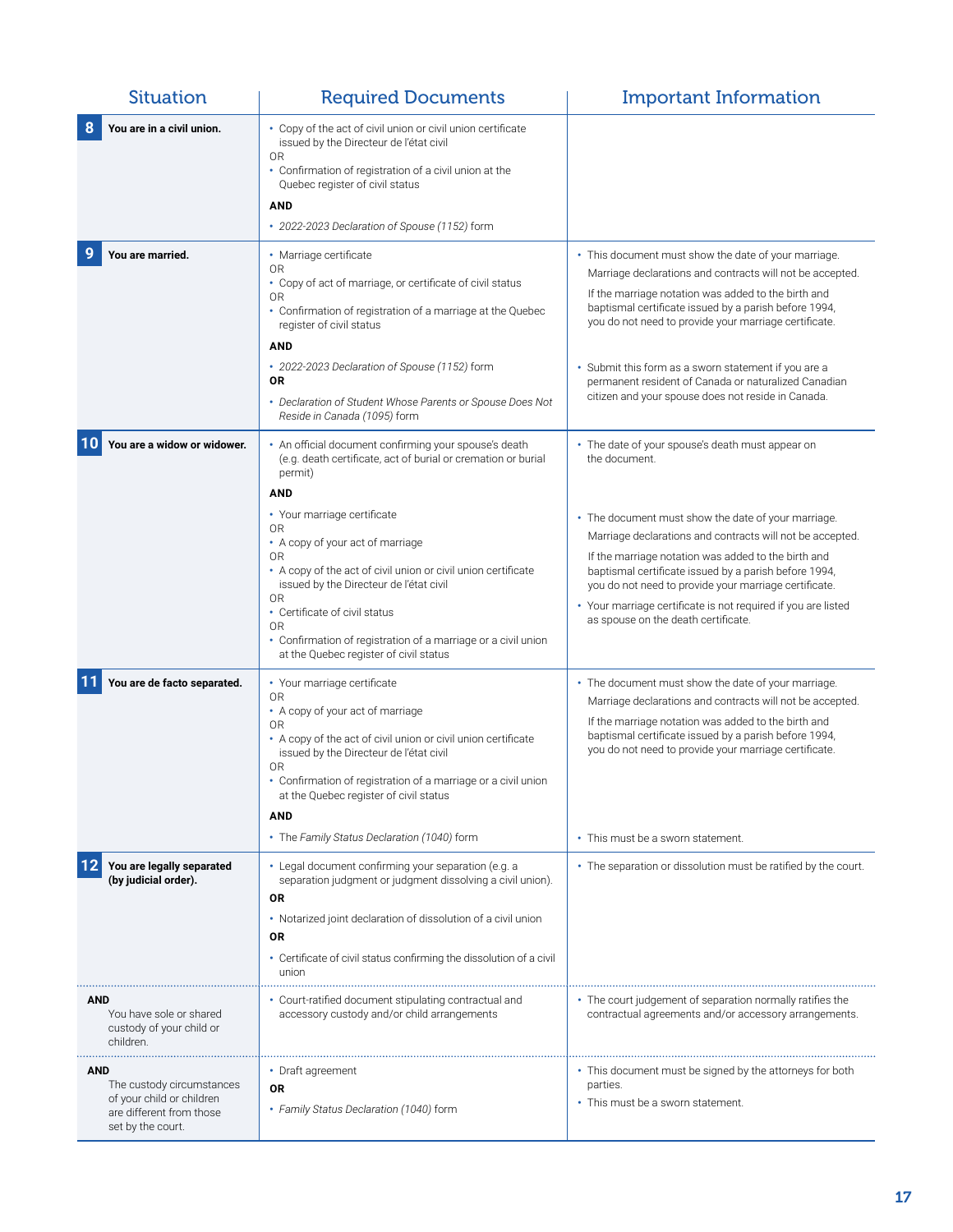|            | <b>Situation</b>                                                                                                                                                                                                                                     | <b>Required Documents</b>                                                                                                                                                                                                                                                                                                 | <b>Important Information</b>                                                                                                                                                                                                                      |
|------------|------------------------------------------------------------------------------------------------------------------------------------------------------------------------------------------------------------------------------------------------------|---------------------------------------------------------------------------------------------------------------------------------------------------------------------------------------------------------------------------------------------------------------------------------------------------------------------------|---------------------------------------------------------------------------------------------------------------------------------------------------------------------------------------------------------------------------------------------------|
|            | You are divorced.                                                                                                                                                                                                                                    | • Legal document confirming your divorce (e.g. a divorce<br>decree)                                                                                                                                                                                                                                                       | The divorce must be ratified by the court.                                                                                                                                                                                                        |
| <b>AND</b> | You have sole or shared<br>custody of your child or<br>children.                                                                                                                                                                                     | Court-ratified document stipulating contractual<br>and accessory custody and/or child arrangements                                                                                                                                                                                                                        | The court divorce decree normally ratifies the contractual<br>agreements and/or accessory arrangements.                                                                                                                                           |
| <b>AND</b> | The custody circumstances<br>of your child or children are<br>different from those set by<br>the court.                                                                                                                                              | • Draft agreement<br>0R<br>• Family Status Declaration (1040) form                                                                                                                                                                                                                                                        | • This document must be signed by the attorneys for both<br>parties.<br>• This must be a sworn statement.                                                                                                                                         |
|            | You have a major functional<br>disability.                                                                                                                                                                                                           | Medical Certificate-Major Functional Disabilities<br>and Other Recognized Disabilities (1015) form                                                                                                                                                                                                                        | This form specifies the different types of recognized<br>disabilities.                                                                                                                                                                            |
| 15         | You are or have been<br>the biological or adoptive<br>parent of a child.                                                                                                                                                                             | Birth certificate or copy of act of birth of the child or birth<br>and baptismal certificate if issued by a parish before 1994<br>OR<br>• Notice confirming that the birth is recorded in the register<br>of civil status                                                                                                 | • This document must include the following information:<br>- First and last names of both parents<br>Declarations and records of birth will not be accepted.                                                                                      |
|            | <b>EXCEPT if you adopted</b><br>a child and the birth<br>certificate only mentions<br>the names of the biological<br>parents                                                                                                                         | • The child's adoption judgment                                                                                                                                                                                                                                                                                           | This document must be ratified by the court.                                                                                                                                                                                                      |
|            | <b>UNLESS the child</b><br>is deceased                                                                                                                                                                                                               | • Copy of the death certificate                                                                                                                                                                                                                                                                                           | Only the death certificate is required if your name is listed<br>on it as biological or adoptive parent.                                                                                                                                          |
| 16         | You are single and both<br>your parents are deceased.                                                                                                                                                                                                | For each parent, an official document confirming<br>his or her death (e.g. death certificate, act of burial<br>or cremation or burial permit)                                                                                                                                                                             | The date of death must appear on this document.<br>If you wish to declare the death of your female sponsor,<br>use the field for death of mother. If you wish to declare<br>the death of your male sponsor, use the field for death<br>of father. |
|            | You are at least 20 weeks<br>pregnant.                                                                                                                                                                                                               | • Attestation of Pregnancy (1028) form<br><b>OR</b><br>• Equivalent document (A letter signed by the attending<br>physician, midwife or specialized nurse practitioner is<br>considered an equivalent document.)<br>You will need to submit the infant's birth certificate later on.                                      | . Important! This form cannot be signed before<br>the 20 <sup>th</sup> week of pregnancy.                                                                                                                                                         |
|            | You are the head of a<br>single-parent family:<br>you live with your child and<br>have custody at least 25%<br>of the time and are single,<br>a widow or widower,<br>divorced, legally or de facto<br>separated or your spouse<br>cannot be located. | · 2022-2023 Schedule A - Student's dependent children<br>(1005)<br><b>AND</b><br>• For each child: birth certificate or copy of act of birth<br>or birth and baptismal certificate if issued by a parish<br>before 1994<br><b>OR</b><br>• Notice confirming that the birth is recorded in the register<br>of civil status | . This document must include the following information:<br>- First and last names of both parents<br>Declarations and records of birth will not be accepted.                                                                                      |
| <b>AND</b> | if you adopted a child and<br>the birth certificate only<br>mentions the names of<br>the biological parents                                                                                                                                          | • The child's adoption judgment                                                                                                                                                                                                                                                                                           | This document must be ratified by the court.                                                                                                                                                                                                      |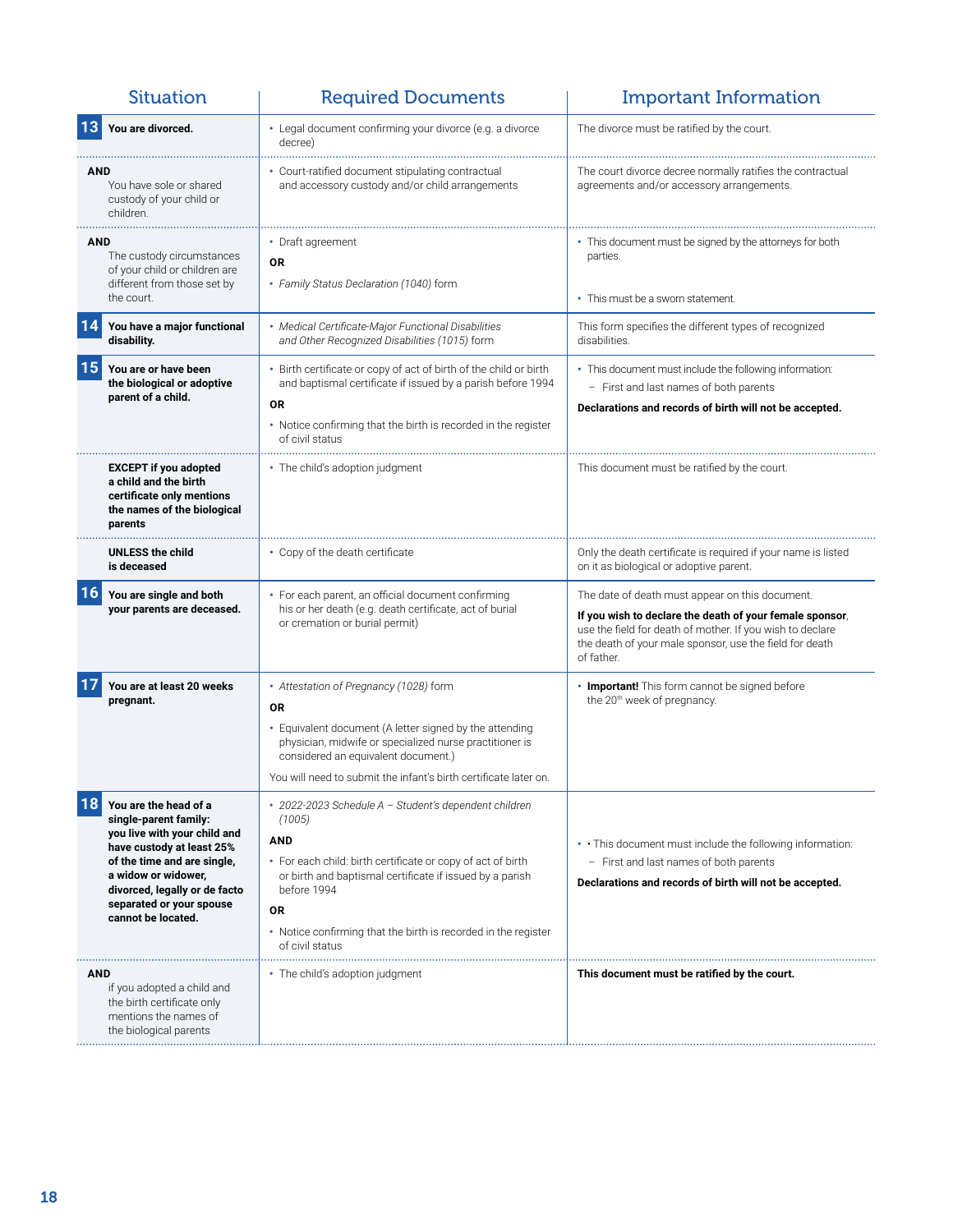| <b>Situation</b>                                                                                                                                                                                                                                                                                                                                                                                | <b>Required Documents</b>                                                                                                                                                                                                                                                                                                                                                       | <b>Important Information</b>                                                                                                                                                                                                                                                                                                                                                                                                                                                                                                                                                                                                                                                                                                                                                                                                             |
|-------------------------------------------------------------------------------------------------------------------------------------------------------------------------------------------------------------------------------------------------------------------------------------------------------------------------------------------------------------------------------------------------|---------------------------------------------------------------------------------------------------------------------------------------------------------------------------------------------------------------------------------------------------------------------------------------------------------------------------------------------------------------------------------|------------------------------------------------------------------------------------------------------------------------------------------------------------------------------------------------------------------------------------------------------------------------------------------------------------------------------------------------------------------------------------------------------------------------------------------------------------------------------------------------------------------------------------------------------------------------------------------------------------------------------------------------------------------------------------------------------------------------------------------------------------------------------------------------------------------------------------------|
| 18<br>(cont.)<br>You are the head of a<br>single-parent family:<br>you live with your child and<br>have custody at least 25%<br>of the time and are single,<br>a widow or widower,<br>divorced, legally or de<br>facto separated or your<br>spouse cannot be located.<br><b>AND</b><br>if your child's birth<br>certificate mentions the<br>names of both parents<br>(you and the other parent) | Document stipulating the child custody arrangements                                                                                                                                                                                                                                                                                                                             | To see which supporting documents are required,<br>you need to take account of both your situation and the<br>situation of the other parent. If that individual is deceased,<br>you will need to submit the documents listed in situation<br>10 of this table. For other cases, you will need to submit<br>the documents that pertain to whichever of the following<br>situations applies to you:<br>- Situation 13: divorced<br>- Situation 12: legally separated<br>- Situation 11: de facto separated<br>Single parents with dependent children must submit:<br>- The child custody decree<br>0R<br>- A sworn Family Status Declaration (1040) form.<br>These documents are not required if the child's birth<br>certificate only shows the name of one parent.                                                                       |
| 19<br>You live with a common-law<br>spouse and a child (yours<br>or that of your spouse)<br>lives with you.                                                                                                                                                                                                                                                                                     | 2022-2023 Schedule A - Student's dependent<br>children (1005)<br><b>AND</b><br>• 2022-2023 Declaration of Spouse (1152) form<br><b>AND</b><br>• For each child: birth certificate or copy of act of birth<br>or birth and baptismal certificate if issued by a parish<br>before 1994<br>0R<br>• Notice confirming that the birth is recorded in the register<br>of civil status | • This document must include the following information:<br>- First and last names of both parents<br>Declarations and records of birth will not be accepted.                                                                                                                                                                                                                                                                                                                                                                                                                                                                                                                                                                                                                                                                             |
| <b>AND</b><br>if you adopted a child and<br>the birth certificate only<br>mentions the names of<br>the biological parents                                                                                                                                                                                                                                                                       | • The child's adoption judgment                                                                                                                                                                                                                                                                                                                                                 | This document must be ratified by the court.                                                                                                                                                                                                                                                                                                                                                                                                                                                                                                                                                                                                                                                                                                                                                                                             |
| <b>AND</b><br>if your child's birth<br>certificate mentions<br>that it was born out<br>of a different union and<br>names both parents                                                                                                                                                                                                                                                           | • Document stipulating the child custody arrangements                                                                                                                                                                                                                                                                                                                           | To see which supporting documents are required,<br>you need to take account of both your situation and the<br>situation of your current spouse with respect to that of<br>the other parent. If that individual is deceased, you will<br>need to submit the documents listed in situation 10<br>of this table. For other cases, you will need to submit<br>the documents that pertain to whichever of the following<br>situations applies to you or your current spouse:<br>- Situation 13: divorced<br>- Situation 12: legally separated<br>- Situation 11: de facto separated<br>Single parents with dependent children must submit:<br>- The child custody decree<br>0R<br>- A sworn Family Status Declaration (1040) form.<br>These documents are not required if the child's birth<br>certificate only shows the name of one parent. |
| 20<br>You hold an undergraduate<br>degree (bachelor's) from<br>a Québec university.                                                                                                                                                                                                                                                                                                             | Official document confirming that you hold a university<br>degree (e.g. diploma, letter from the Registrar, official<br>transcript)                                                                                                                                                                                                                                             | This document must confirm that the degree in question<br>is a bachelor's degree or the equivalent. It must also<br>specify the date on which it was awarded.                                                                                                                                                                                                                                                                                                                                                                                                                                                                                                                                                                                                                                                                            |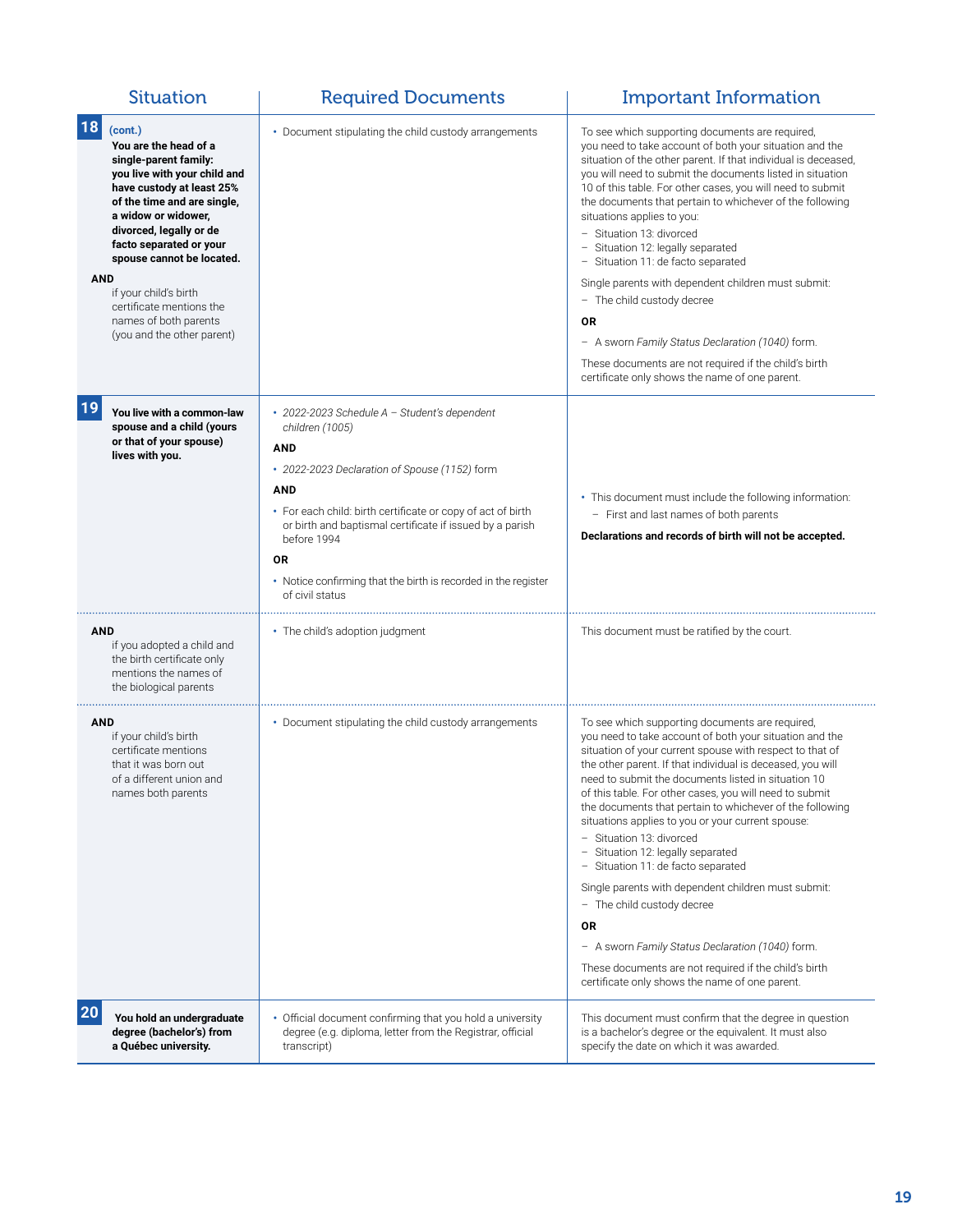| <b>Situation</b>                                                                                                                                                                                                                                                                                                                                                                                                                                                                                                                                                                                                      | <b>Required Documents</b>                                                                                                                                                                                                                                                                                                                                                                                                                                                                                                                                                                                                                                                                                                                                                                                                                                                | <b>Important Information</b>                                                                                                                                                                                                                                                                                                                                                                                                                                                                                                                                                        |
|-----------------------------------------------------------------------------------------------------------------------------------------------------------------------------------------------------------------------------------------------------------------------------------------------------------------------------------------------------------------------------------------------------------------------------------------------------------------------------------------------------------------------------------------------------------------------------------------------------------------------|--------------------------------------------------------------------------------------------------------------------------------------------------------------------------------------------------------------------------------------------------------------------------------------------------------------------------------------------------------------------------------------------------------------------------------------------------------------------------------------------------------------------------------------------------------------------------------------------------------------------------------------------------------------------------------------------------------------------------------------------------------------------------------------------------------------------------------------------------------------------------|-------------------------------------------------------------------------------------------------------------------------------------------------------------------------------------------------------------------------------------------------------------------------------------------------------------------------------------------------------------------------------------------------------------------------------------------------------------------------------------------------------------------------------------------------------------------------------------|
| 21<br>You hold an undergraduate<br>degree (bachelor's) or<br>the equivalent from an<br>institution outside Québec.                                                                                                                                                                                                                                                                                                                                                                                                                                                                                                    | Official document confirming that you hold a university<br>degree (e.g. diploma, letter from the Registrar, official<br>transcript)                                                                                                                                                                                                                                                                                                                                                                                                                                                                                                                                                                                                                                                                                                                                      | • This document must confirm that the degree you earned<br>is a bachelor's degree or the equivalent. It must also<br>specify the date on which it was awarded and include<br>the words "Degree awarded".                                                                                                                                                                                                                                                                                                                                                                            |
| You earned your degree<br>in Canada.                                                                                                                                                                                                                                                                                                                                                                                                                                                                                                                                                                                  |                                                                                                                                                                                                                                                                                                                                                                                                                                                                                                                                                                                                                                                                                                                                                                                                                                                                          | If you earned your bachelor's degree outside Québec,<br>your diploma must stipulate "Honours." A bachelor's degree<br>with specialization will also be accepted.                                                                                                                                                                                                                                                                                                                                                                                                                    |
| You earned your degree<br>outside Canada.                                                                                                                                                                                                                                                                                                                                                                                                                                                                                                                                                                             | • Education Credential Evaluation from the Ministère<br>de l'Immigration, de la Francisation et de l'Intégration<br>for studies outside Québec                                                                                                                                                                                                                                                                                                                                                                                                                                                                                                                                                                                                                                                                                                                           | Not required for graduate studies.                                                                                                                                                                                                                                                                                                                                                                                                                                                                                                                                                  |
| 22<br>You hold a Level I graduate<br>diploma in music (Diplôme<br>d'études supérieures 1 en<br>musique) or an attestation<br>issued upon completion<br>of three years of training<br>at a Québec music or drama<br>conservatory.                                                                                                                                                                                                                                                                                                                                                                                      | Official document confirming that you have been awarded<br>a Level 1 graduate diploma in music or completed three<br>years of training (e.g. diploma, letter from the Registrar,<br>official transcript)                                                                                                                                                                                                                                                                                                                                                                                                                                                                                                                                                                                                                                                                 | This document must give the date on which you were<br>awarded your diploma or indicate that the diploma will be<br>issued at a later date.                                                                                                                                                                                                                                                                                                                                                                                                                                          |
| 23<br>You have earned 90 credits<br>toward a diploma in a single<br>university program in Québec.                                                                                                                                                                                                                                                                                                                                                                                                                                                                                                                     | • Transcript for your undergraduate studies<br><b>OR</b><br>• Letter from the Registrar                                                                                                                                                                                                                                                                                                                                                                                                                                                                                                                                                                                                                                                                                                                                                                                  | Your document(s) must confirm that you have completed<br>three years of university studies and earned 90 credits.<br>If you have a major functional disability, your document(s)<br>must confirm that you earned 45 credits.                                                                                                                                                                                                                                                                                                                                                        |
| If you earned 90 credits<br>towards a diploma in<br>a 90-credit program,<br>check the "You hold an<br>undergraduate (bachelors)<br>degree from a Québec<br>university" box instead.                                                                                                                                                                                                                                                                                                                                                                                                                                   |                                                                                                                                                                                                                                                                                                                                                                                                                                                                                                                                                                                                                                                                                                                                                                                                                                                                          |                                                                                                                                                                                                                                                                                                                                                                                                                                                                                                                                                                                     |
| 24<br>You have completed four<br>years of full-time university<br>studies in a single program<br>outside Québec:                                                                                                                                                                                                                                                                                                                                                                                                                                                                                                      | • Transcript of your undergraduate studies<br><b>AND</b><br>• Letter from the Registrar or official attestation from your<br>school specifying the number of full-time terms you<br>completed in a single undergraduate university program                                                                                                                                                                                                                                                                                                                                                                                                                                                                                                                                                                                                                               | If you do not hold a Diploma of College Study (DCS),<br>the document must indicate that you have completed<br>at least four years of studies. If you earned a Diploma<br>of College Studies (DCS) in Québec, it must indicate that<br>you have completed at least three years of studies.<br>If you have a major functional disability, your document(s)<br>must confirm that you have completed four years of<br>part-time or full-time studies or, if you hold a Diploma<br>of College Studies (DCS), three years of part-time<br>or full-time studies.                           |
| AND<br>you hold a Québec Diploma<br>of College Study (DCS).                                                                                                                                                                                                                                                                                                                                                                                                                                                                                                                                                           | • Transcript for your undergraduate studies<br><b>OR</b><br>• Diploma of College Study (DCS)                                                                                                                                                                                                                                                                                                                                                                                                                                                                                                                                                                                                                                                                                                                                                                             |                                                                                                                                                                                                                                                                                                                                                                                                                                                                                                                                                                                     |
| 25<br>You were in one or both<br>of the following situations<br>(if both, periods must be<br>consecutive) for a total<br>of at least 24 months<br><b>WITHOUT simultaneously</b><br>pursuing full-time studies:<br>A- You had a paid job,<br>received employment<br>insurance benefits or Canada<br>Emergency Response Benefit<br>(CERB) or Canada Recovery<br>Benefit (CRB), Canada<br>Recovery Caregiving Benefit<br>(CRCB), Canada Recovery<br>Sickness Benefit (CRSB) or<br>Canada Worker Lockdown<br>Benefit (CWLB) or received<br>income replacement benefits<br>while living with your parents<br>or elsewhere. | Statement of marks or cumulative transcripts for your<br>secondary, college and university studies, as the case<br>may be<br><b>AND</b><br>• List of Periods of Employment (Self-support) (1026) form<br><b>AND</b><br>The following supporting documentation:<br>- Record of employment or letter from each<br>of your employers<br>- Attestations issued by Employment and Social<br>Development Canada (ESDC)<br>- Attestations from the organizations concerned confirming<br>that you received income replacement benefits<br>- Proof of acceptance of the Canada Emergency<br>Response Benefit (CERB)<br>- Proof of acceptance of the Canada Recovery Benefit<br>(CRB), Canada Recovery Caregiving Benefit (CRCB)<br>or Canada Recovery Sickness Benefit (CRSB)<br>Proof of acceptance of the Canada Worker Lockdown<br>$\overline{\phantom{a}}$<br>Benefit (CWLB) | Your documents must be the most recent ones available.<br>It is important that you include the List of Periods<br>of Employment (Self-support) form with the required<br>documents. The form will help you to determine whether<br>you really meet this criterion and thus avoid delays and<br>requests for additional information. Your document must<br>indicate the start and end dates of each period of autonomy.<br>The other required documents must give the start and end<br>dates of the periods concerned.<br>Letters from your parents or sponsor will not be accepted. |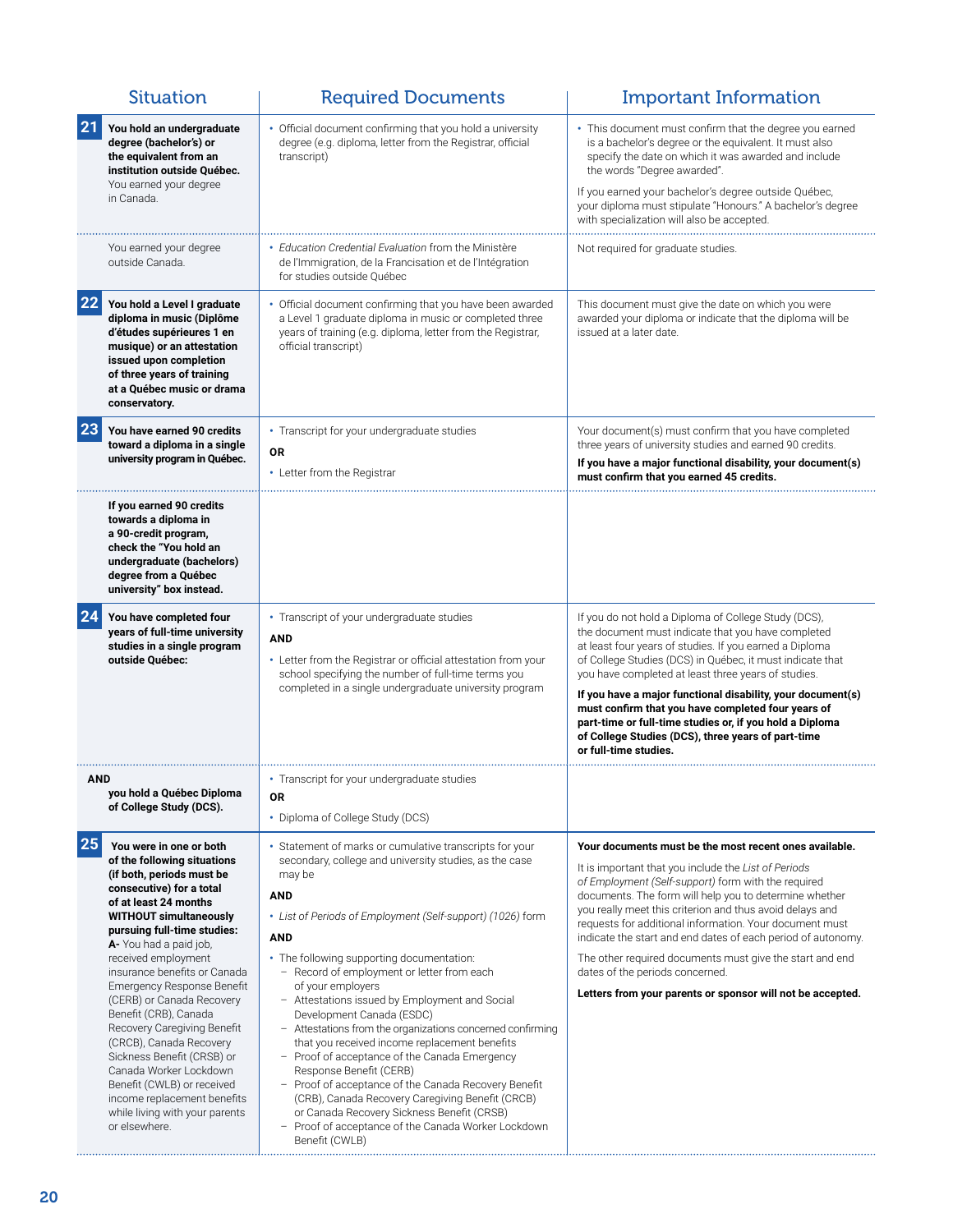|                 | <b>Situation</b>                                                                                                                                                                                                                                                                                                      | <b>Required Documents</b>                                                                                                                                                                                                                                                                                                                                                                                                                                                                   | <b>Important Information</b>                                                                                                                                                                                                                                                                                                                                                                                                                                                                                                                                                                                                                                                                                                                                                                                                                                                                                                                                                                                                                                                                           |
|-----------------|-----------------------------------------------------------------------------------------------------------------------------------------------------------------------------------------------------------------------------------------------------------------------------------------------------------------------|---------------------------------------------------------------------------------------------------------------------------------------------------------------------------------------------------------------------------------------------------------------------------------------------------------------------------------------------------------------------------------------------------------------------------------------------------------------------------------------------|--------------------------------------------------------------------------------------------------------------------------------------------------------------------------------------------------------------------------------------------------------------------------------------------------------------------------------------------------------------------------------------------------------------------------------------------------------------------------------------------------------------------------------------------------------------------------------------------------------------------------------------------------------------------------------------------------------------------------------------------------------------------------------------------------------------------------------------------------------------------------------------------------------------------------------------------------------------------------------------------------------------------------------------------------------------------------------------------------------|
| 25              | (cont.)<br>You were in one or both<br>of the following situations<br>(if both, periods must be<br>consecutive) for a total<br>of at least 24 months<br><b>WITHOUT simultaneously</b><br>pursuing full-time studies:<br>B- You met your basic needs<br>while living elsewhere<br>than with your parents<br>or sponsor. | Statement of marks or cumulative transcripts for your<br>secondary, college and university studies, as the case<br>may be<br><b>AND</b><br>• List of Periods of Employment (Self-support) (1026) form<br><b>AND</b><br>• The following supporting documentation:<br>- Copy of your lease or a letter from your landlord<br>- Proof that you were not living with your parents<br>or sponsor<br>- Attestation issued by the Ministère du Travail,<br>de l'Emploi et de la Solidarité sociale | Your documents must be the most recent ones available.<br>It is important that you include the List of Periods<br>of Employment (Self-support) (1026) form with the required<br>documents. The form will help you to determine whether<br>you really meet this criterion and thus avoid delays and<br>requests for additional information. Your document must<br>indicate the start and end dates of each period of<br>autonomy.<br>The other required documents must give the start and<br>end dates of the periods concerned.<br>Letters from your parents or sponsor will not be accepted.                                                                                                                                                                                                                                                                                                                                                                                                                                                                                                          |
| 26              | You have not studied<br>full-time for at least<br>7 years from the date on<br>which you were no longer<br>required by law to go<br>to school.                                                                                                                                                                         | Statement of marks or cumulative transcripts for your<br>secondary, college and university studies, as the case<br>may be                                                                                                                                                                                                                                                                                                                                                                   | Provide the most recent document.                                                                                                                                                                                                                                                                                                                                                                                                                                                                                                                                                                                                                                                                                                                                                                                                                                                                                                                                                                                                                                                                      |
| 27              | Your spouse or your<br>parents have never lived<br>in Canada.                                                                                                                                                                                                                                                         | • Declaration of Student Whose Parents or Spouse Does<br>Not Reside in Canada (1095) form                                                                                                                                                                                                                                                                                                                                                                                                   | You must submit this form as a sworn statement if you<br>are a permanent resident or naturalized Canadian citizen<br>and if your parents or your spouse lives outside Canada.                                                                                                                                                                                                                                                                                                                                                                                                                                                                                                                                                                                                                                                                                                                                                                                                                                                                                                                          |
| 28<br><b>OR</b> | Your spouse cannot<br>be located.<br>You are single and in an<br>exceptional family situation.                                                                                                                                                                                                                        | • Declaration of Exceptional Family Situation (1071) form<br><b>AND</b><br>• The appropriate form(s) depending on your situation:<br>2022-2023 Declaration of Father or Sponsor (1150);<br>2022-2023 Declaration of Mother or Sponsor (1151)                                                                                                                                                                                                                                                | • It is mandatory that you include the Declaration of<br>Exceptional Family Situation form with your application<br>each year if your spouse, mother, father or sponsor<br>cannot be located. For the other situations, you are not<br>required to resubmit the form is you already did and<br>your situation has not changed.<br>• The 2022-2023 Declaration of Father or Sponsor (1150)<br>and/or 2022-2023 Declaration of Mother or Sponsor<br>(1151) forms are required in the following cases: your<br>sponsor or parents are in a Special Residence or your<br>family situation has deteriorated. In the latter case, if you<br>have cut all contact with one of your parents, you need to<br>submit the form for the parent with whom you are still in<br>contact if you live or last lived with them.<br>• The 2022-2023 Declaration of Father or Sponsor (1150)<br>and/or 2022-2023 Declaration of Mother or Sponsor<br>(1151) forms may be required if you live in a halfway<br>house.<br>Check with your school's student aid office to see whether<br>you need to provide these documents. |
| 29              | You receive support<br>payments                                                                                                                                                                                                                                                                                       | • Support judgement                                                                                                                                                                                                                                                                                                                                                                                                                                                                         | This document must be ratified by the court.                                                                                                                                                                                                                                                                                                                                                                                                                                                                                                                                                                                                                                                                                                                                                                                                                                                                                                                                                                                                                                                           |
| 30              | You have a dependent<br>child age 18 or over who<br>is pursuing general<br>education primary or<br>secondary school studies<br>on a full-time basis.                                                                                                                                                                  | • Confirmation of Registration (1119) form<br>0R<br>• Proof of registration                                                                                                                                                                                                                                                                                                                                                                                                                 |                                                                                                                                                                                                                                                                                                                                                                                                                                                                                                                                                                                                                                                                                                                                                                                                                                                                                                                                                                                                                                                                                                        |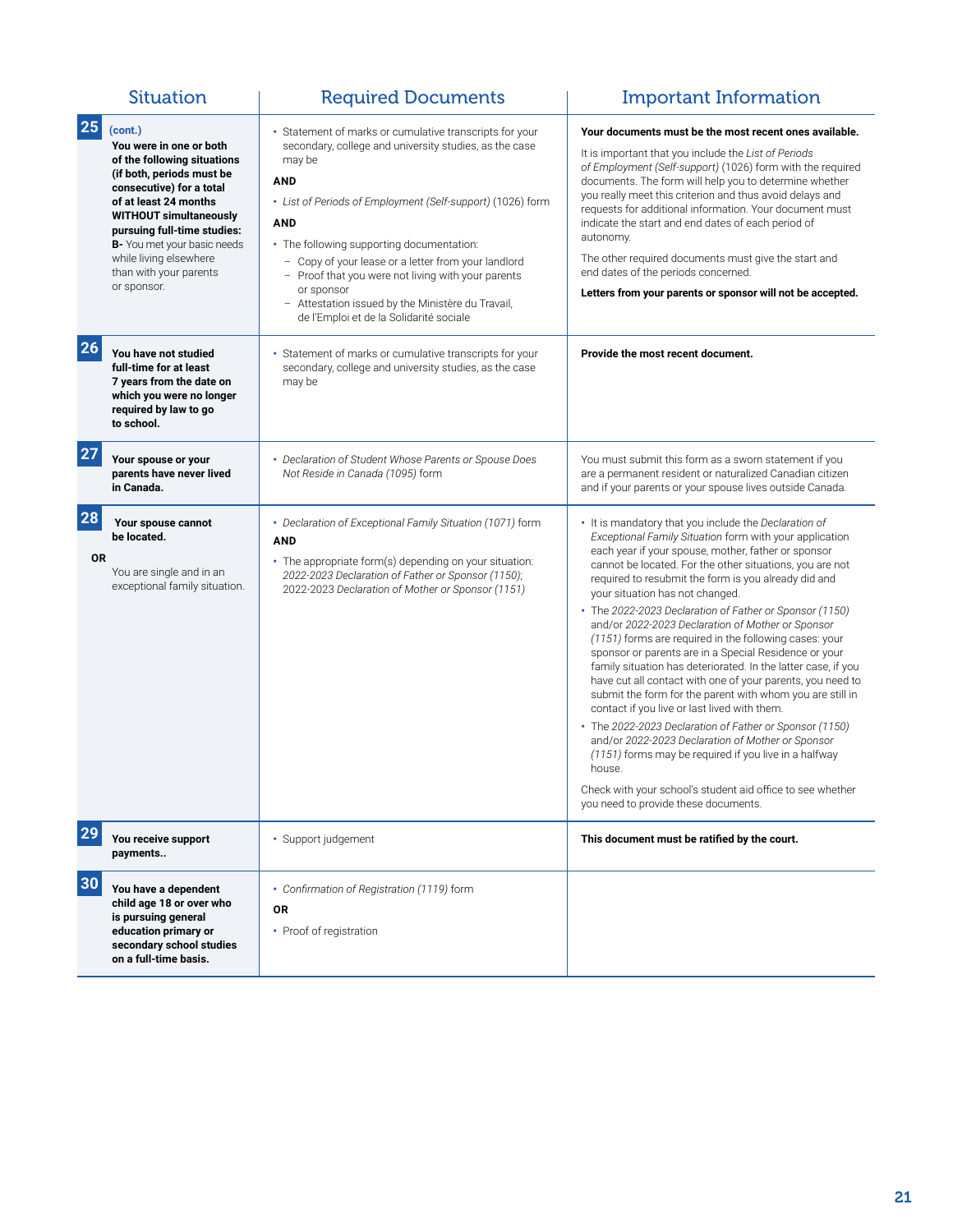# <span id="page-25-0"></span>Declaration of Parents »

You can file your declaration form on our Web site (**[Quebec.ca/student-financial-assistance](http://Quebec.ca/student-financial-assistance)**) by following the instructions in *My Student Financial Assistance File*.

# What You Need to Know Before You Begin

### Who must fill out a declaration?

You must fill out the *2022-2023 Declaration of Father or Sponsor (1150)* form or the *2022-2023 Declaration of Mother or (1151)* form if you are the parent or sponsor of a student and must contribute to his or her education.

These forms are also available on our website.

A parental or sponsor's contribution is required if the student has not selected any of the situations presented in subsections C to F of section 4 of the *2022-2023 Application for Financial Assistance (1001)* form. Subsection G of section 4 tells the student whether or not you must fill out a form. If, for example, you are no longer living with the student's other parent, only the parent with whom the student resides or last resided before beginning his or her studies must complete a declaration form.

#### Important!

Only one declaration form per parent is required, regardless of the number of dependent children applying for financial assistance.

### Which declaration must you fill out?

To ensure that the student's application for financial assistance is processed, you must send us a *2022-2023 Declaration of Father or Sponsor (1150)* form if you are the father or sponsor, or a *2022-2023 Declaration of Mother or Sponsor (1151)* form if you are the mother or sponsor. You will find these forms in the middle of this Guide.

### The sponsor

The sponsor is the person who agreed to provide for the basic needs of the student when he or she obtained status as a permanent resident, refugee or protected person. **He or she is not a guardian, but rather a sponsor within the meaning of the** *Immigration and Refugee Protection Act*.

# Before sending your declaration

Before sending your declaration form, you must make sure that you have signed it and that you have attached the required supporting documents. You may send your declaration form along with your child's application for financial assistance in the same envelope. Make sure that the required documents are attached to the corresponding forms.

Copies of the declaration forms are available on our Web site or from educational institutions.

### Changes occurring during the year

The *2022-2023 Declaration of Father or Sponsor (1150)* and the *2022-2023 Declaration of Mother or Sponsor (1151)* forms must be completed on the basis of information that is accurate and up-to-date on the date of signature.

You must notify Aide financière aux études of any changes that occur during the year with respect to the information you provided in your declaration form. These changes could affect the amount of assistance awarded to the student.

You can use the *Declaration of Change* form to inform Aide financière aux études of these changes. Simply go to our Web site in your student financial assistance file.

You can also notify us by sending a letter. Remember to specify the student's permanent code. The letter must be sent to the following address:

#### **Aide financière aux études**

1035, rue De La Chevrotière Québec (Québec) G1R 5A5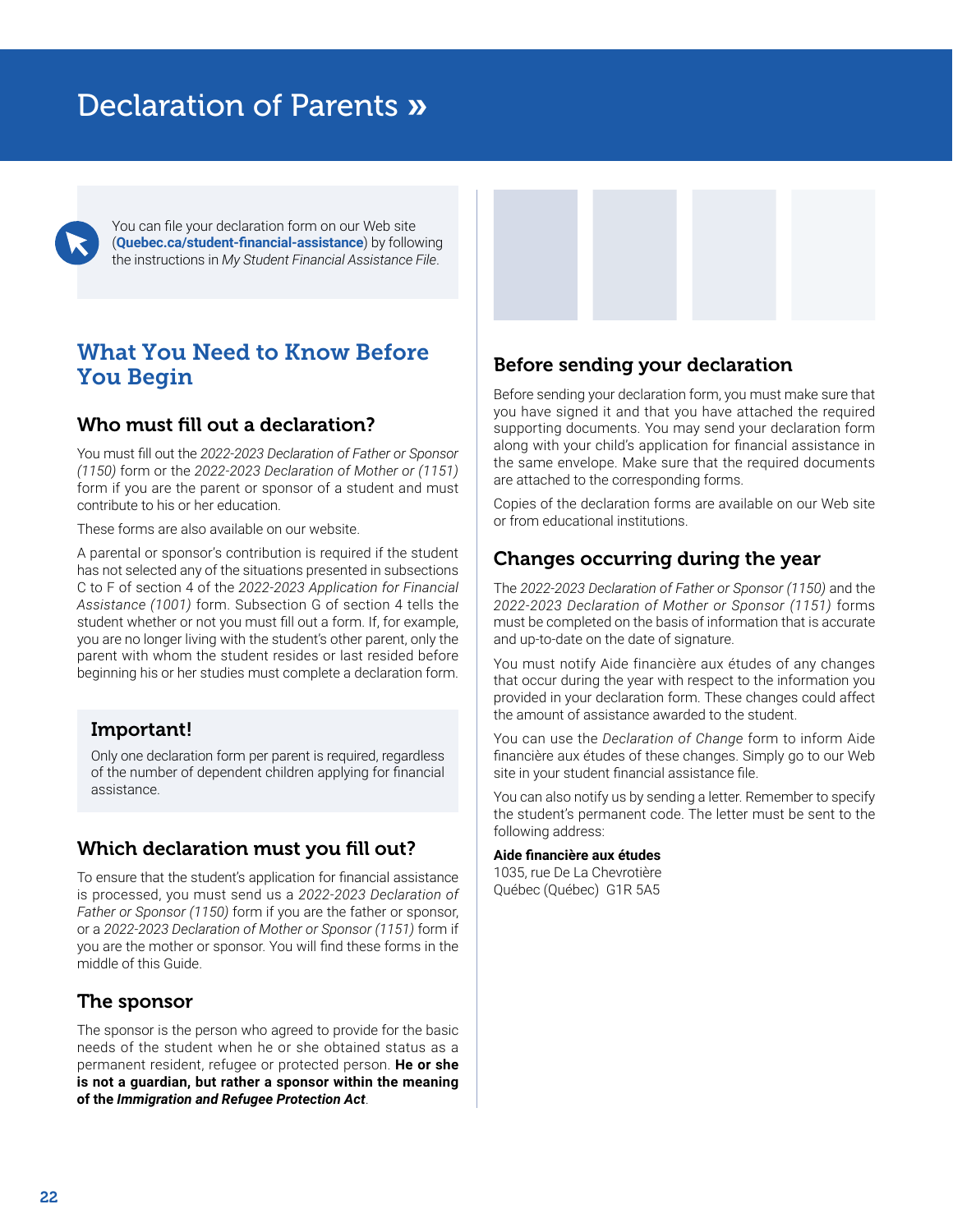# <span id="page-26-0"></span>What is your responsibility with regard to your child's student loan debt?

Parents are not liable for their child's student loans. The *Act respecting financial assistance for education expenses* states that the person applying for financial assistance under the Loans and Bursaries Program is considered to have reached majority, even if he or she is not 18 years of age

Should the applicant die while he or she is a full-time student, the government will pay off the balance of the student loans. No amount will be claimed from the succession. However, if the applicant has completed his or her full-time studies at the time of death, his or her legal heirs will be responsible for the applicant's student debts, up to the value of the property of the succession, provided they accept the succession.

# Section 1: Father's, Mother's or Sponsor's Personal Information

# E-mail address

You may choose to receive your correspondence by e-mail. To do so, just enter your e-mail address in the space provided for that purpose on the declaration form. It's a fast and easy way to check the status of your file! If you choose this option, it is important that you notify Aide financière aux études of any change in your e-mail address.

# Section 2: Dependent Children

In this section, enter the names of the students who are filing an application for financial assistance and your other dependent children.

For a child to be considered your dependent, you must be his or her biological or adoptive father or mother.

Enter the names of children who are preschoolers, who are single and have no children of their own and, in the case of daughters, who are not at least 20 weeks pregnant.

Do not enter the names of children who are age 18 or over who are not pursuing full-time studies.

If you are the sponsor of one or more children who have submitted an application for financial assistance (see definition of sponsor on previous page), you must also enter their name.

# Important!

Remember to enter the permanent code of all children who are old enough to go to school, because it enables us to link their application to your declaration.

# Permanent code assigned by the Ministère de l'Éducation

The permanent code appears on secondary school or college transcripts and on all correspondence that Aide financière aux études sends to your children.

# Dependent child aged 18 or over who is studying full-time

If you have at least one dependent child aged 18 or over **who is studying full-time at the elementary or secondary general education level**, you must provide **one** of the following documents:

- **•** The *Confirmation of Enrollment (1119)* form, which is available on the Aide financière aux études Web site.
- **•** Proof of enrollment provided by the educational institution.

# Section 3: Income

The Ministère systematically checks the information you provide in this section against the information on file at Revenu Québec.

### Total income reported to Revenu Québec

This is the amount entered on line 199 of your 2021 income tax return. However, if your spouse has transferred some retirement income to you (line 123 of your income tax return), you must subtract that income from line 199 and enter the new amount.

# Gross income reported in another province or country for the period from January 1 to December 31, 2021 (not reported to Revenu Québec)

You must provide a copy of the income tax return filed in the province or country concerned for the period concerned. If your income was earned in a country where income tax returns are not filed, you must provide **one** of the following documents:

- **•** A copy of a letter from the embassy of the country concerned confirming your total income in the currency of the country or in Canadian dollars for the period from January 1 to December 31, 2021.
- **•** A copy of a letter from your employer(s) confirming your total income in the currency of the country or in Canadian dollars for the period from January 1 to December 31, 2021.

# Section 4: Signature of Father, Mother or Sponsor

Your declaration will be processed only if it is signed.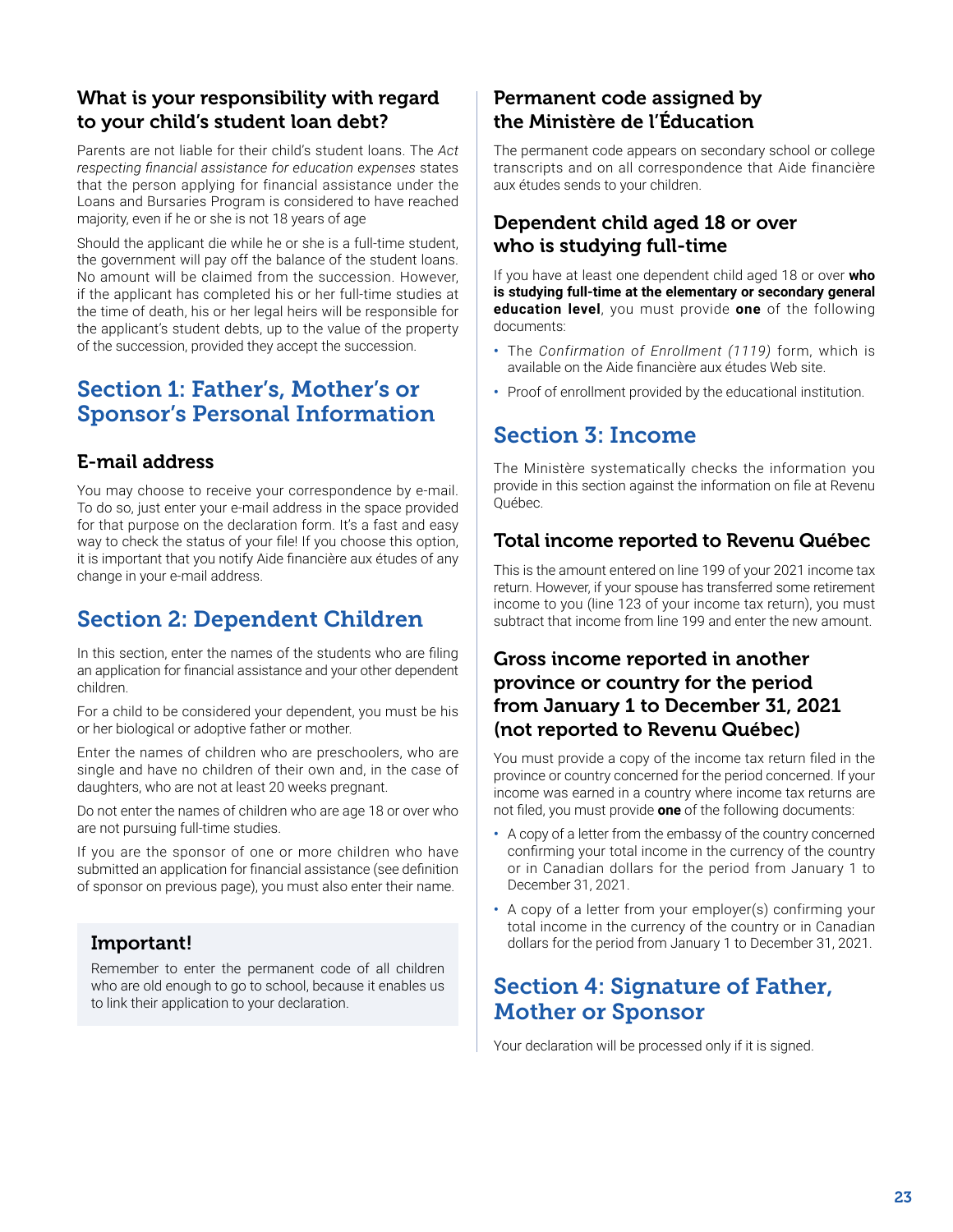# <span id="page-27-0"></span>Declaration of Spouse »

You can file your declaration form on our Web site (**[Quebec.ca/student-financial-assistance](http://Quebec.ca/student-financial-assistance)**) by following the instructions in *My Student Financial Assistance File*.

# What You Need to Know Before You Begin

## Who must fill out the Declaration of Spouse form?

You must fill out the *2022-2023 Declaration of Spouse (1152)* formif you are in one of the following situations:

- **•** You are married to or in a civil union with a student applying for financial assistance.
- **•** You are living in a de facto union with a student (of the opposite sex or the same sex) who is applying for financial assistance, you were not married to that person in a civil or religious ceremony, and you are living with a dependent child (yours or your spouse's).

## What do you need to do before sending your declaration?

Before sending your declaration form, be sure to sign it and attach the required supporting documents. You may send your declaration form along with the student's application for financial assistance in the same envelope. Make sure that the required documents are attached to your declaration.

Copies of the declaration forms are available on Web site of Aide financière aux études or from educational institutions.

#### Changes occurring during the year

The *2022-2023 Declaration of Spouse (1152)* form must be completed on the basis of information that is accurate and upto date on the date of signature.

You must notify Aide financière aux études of any changes that occur during the year with respect to the information you provided in your declaration form. These changes could affect the amount of assistance awarded to a student.

To inform Aide financière aux études of these changes, use the Declaration of Change form that is available in your student financial assistance file.

You can also notify us by sending a letter. Remember to specify the student's permanent code. The letter must be sent to the following address:

#### **Aide financière aux études**

1035, rue De La Chevrotière Québec (Québec) G1R 5A5

# Section 1: Spouse's Personal Information

### Permanent code assigned by the Ministère de l'Éducation

If you know your permanent code, you must enter it. If you are receiving financial assistance under the Loans and Bursaries Program or if you were receiving assistance last year, Aide financière aux études will take your student situation into account when assessing your contribution.

### E-mail address

You may choose to receive your correspondence by e-mail. To do so, just enter your e-mail address in the space provided for that purpose on the declaration form. It's a fast and easy way to check the status of your file! If you choose this option, it is important that you notify Aide financière aux études of any change in your e-mail address.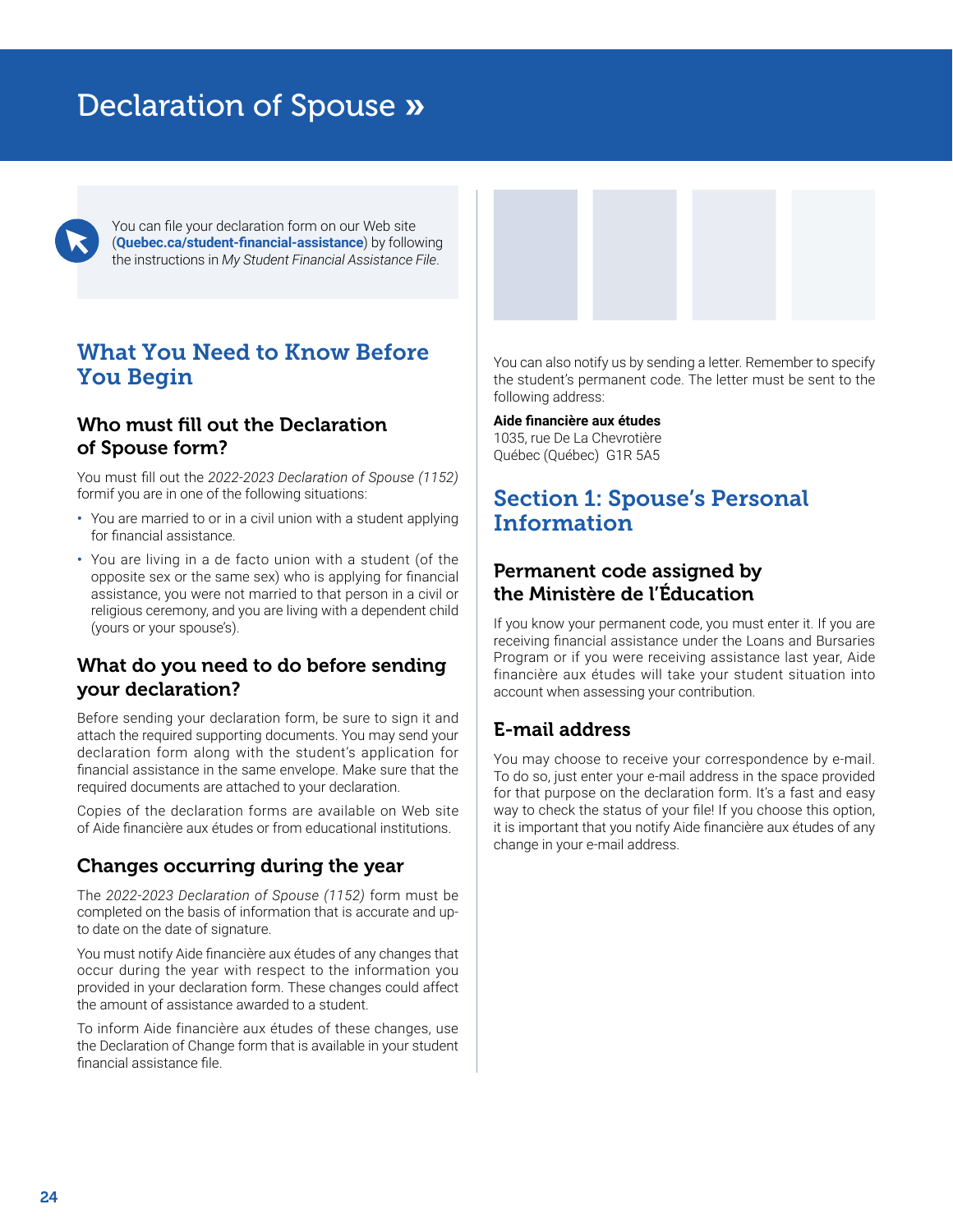# <span id="page-28-0"></span>Section 2: Student's Personal Information

# Permanent code assigned by the Ministère de l'Éducation

You must enter the permanent code given to the student applying for financial assistance, so that we can link the student's application to your declaration.

# Section 3: Income

The Ministère systematically checks the information you provide in this section against the information on file at Revenu Québec.

## Total income reported to Revenu Québec

This is the amount entered on line 199 of your 2021 income tax return. However, if your spouse has transferred some retirement income to you (line 123 of your income tax return), you must subtract that income from line 199 and enter the new amount.

# Gross income reported in another province or country for the period from January 1 to December 31, 2021 (not reported to Revenu Québec)

You must provide a copy of the income tax return filed in the province or country concerned for the period concerned. If your income was earned in a country where income tax returns are not filed, you must provide **one** of the following documents:

- **•** A copy of a letter from the embassy of the country concerned confirming your total income in the currency of the country or in Canadian dollars for the period from January 1 to December 31, 2021.
- **•** A copy of a letter from your employer(s) confirming your total income in the currency of the country or in Canadian dollars for the period from January 1 to December 31, 2021.

# Section 4: Signature of Spouse

Your declaration will be processed only if it is signed.

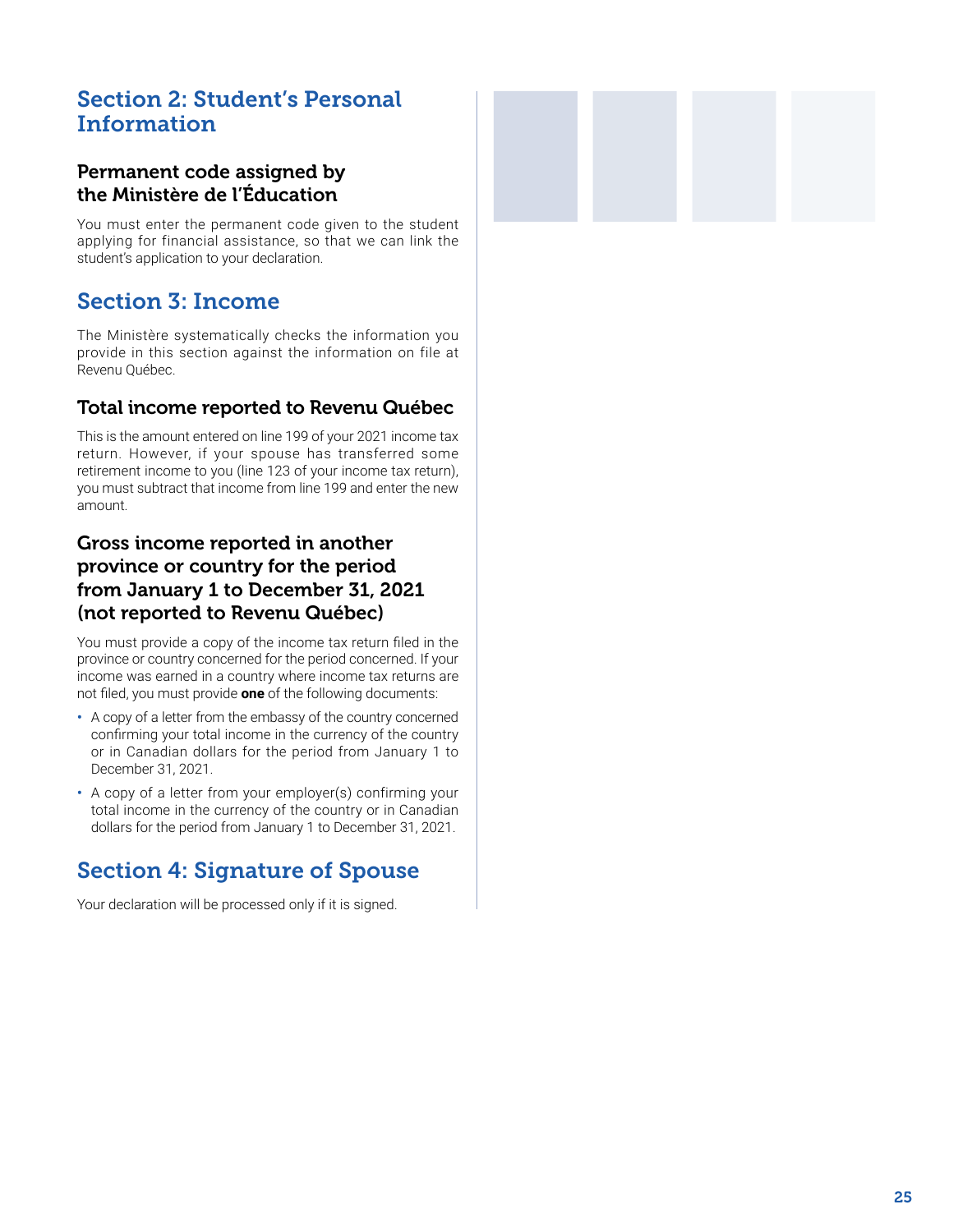# <span id="page-29-0"></span>Fact Sheet »

**To fill out your application for financial assistance, you will need the following information:**

| D<br>M<br>D<br>music or drama conservatory or an attestation issued<br>upon completion of three years of training in such a conservatory<br>D<br>M<br>(See page 7 of the application form for a breakdown of the income to be declared.)<br>M<br>D<br>D<br>м<br>If you are not married or in a civil union, the date on which<br>your de facto union began |                                                                                                                    |  |
|------------------------------------------------------------------------------------------------------------------------------------------------------------------------------------------------------------------------------------------------------------------------------------------------------------------------------------------------------------|--------------------------------------------------------------------------------------------------------------------|--|
|                                                                                                                                                                                                                                                                                                                                                            | Your permanent code assigned by the Ministère de l'Éducation<br>(If you do not have one, see page 4 of the Guide.) |  |
|                                                                                                                                                                                                                                                                                                                                                            | Your Social Insurance Number<br>(If you do not have one, see page 4 of the Guide.)                                 |  |
|                                                                                                                                                                                                                                                                                                                                                            | The code of your educational institution<br>(See page 7 of the Guide.)                                             |  |
|                                                                                                                                                                                                                                                                                                                                                            | The code of your program of study<br>(See page 7 of the Guide.)                                                    |  |
|                                                                                                                                                                                                                                                                                                                                                            | The date of your marriage, civil union, separation, divorce<br>or the death of your spouse, if applicable          |  |
|                                                                                                                                                                                                                                                                                                                                                            | The date on which the following is obtained, if applicable:                                                        |  |
|                                                                                                                                                                                                                                                                                                                                                            | • Bachelor's diploma or equivalent                                                                                 |  |
|                                                                                                                                                                                                                                                                                                                                                            | • Diploma of Advanced Studies I in Music from a Québec                                                             |  |
|                                                                                                                                                                                                                                                                                                                                                            | • Ninety credits toward a single university degree or the equivalent                                               |  |
|                                                                                                                                                                                                                                                                                                                                                            | Your financial resources for 2022                                                                                  |  |
|                                                                                                                                                                                                                                                                                                                                                            | If you are a naturalized Canadian citizen or a permanent resident:                                                 |  |
|                                                                                                                                                                                                                                                                                                                                                            | • Your immigrant category code                                                                                     |  |
|                                                                                                                                                                                                                                                                                                                                                            | • Date on which you obtained permanent resident status                                                             |  |
|                                                                                                                                                                                                                                                                                                                                                            | If you are a refugee or a protected person:                                                                        |  |
|                                                                                                                                                                                                                                                                                                                                                            | • Date on which you obtained your status as a refugee or protected person                                          |  |
|                                                                                                                                                                                                                                                                                                                                                            | If you have a spouse:                                                                                              |  |
|                                                                                                                                                                                                                                                                                                                                                            | • Your spouse's permanent code, if applicable:                                                                     |  |
|                                                                                                                                                                                                                                                                                                                                                            | $\bullet$                                                                                                          |  |
|                                                                                                                                                                                                                                                                                                                                                            | If you have dependent children:                                                                                    |  |
|                                                                                                                                                                                                                                                                                                                                                            | • The permanent code of your children who are old enough to go to school                                           |  |
|                                                                                                                                                                                                                                                                                                                                                            |                                                                                                                    |  |
|                                                                                                                                                                                                                                                                                                                                                            |                                                                                                                    |  |
|                                                                                                                                                                                                                                                                                                                                                            |                                                                                                                    |  |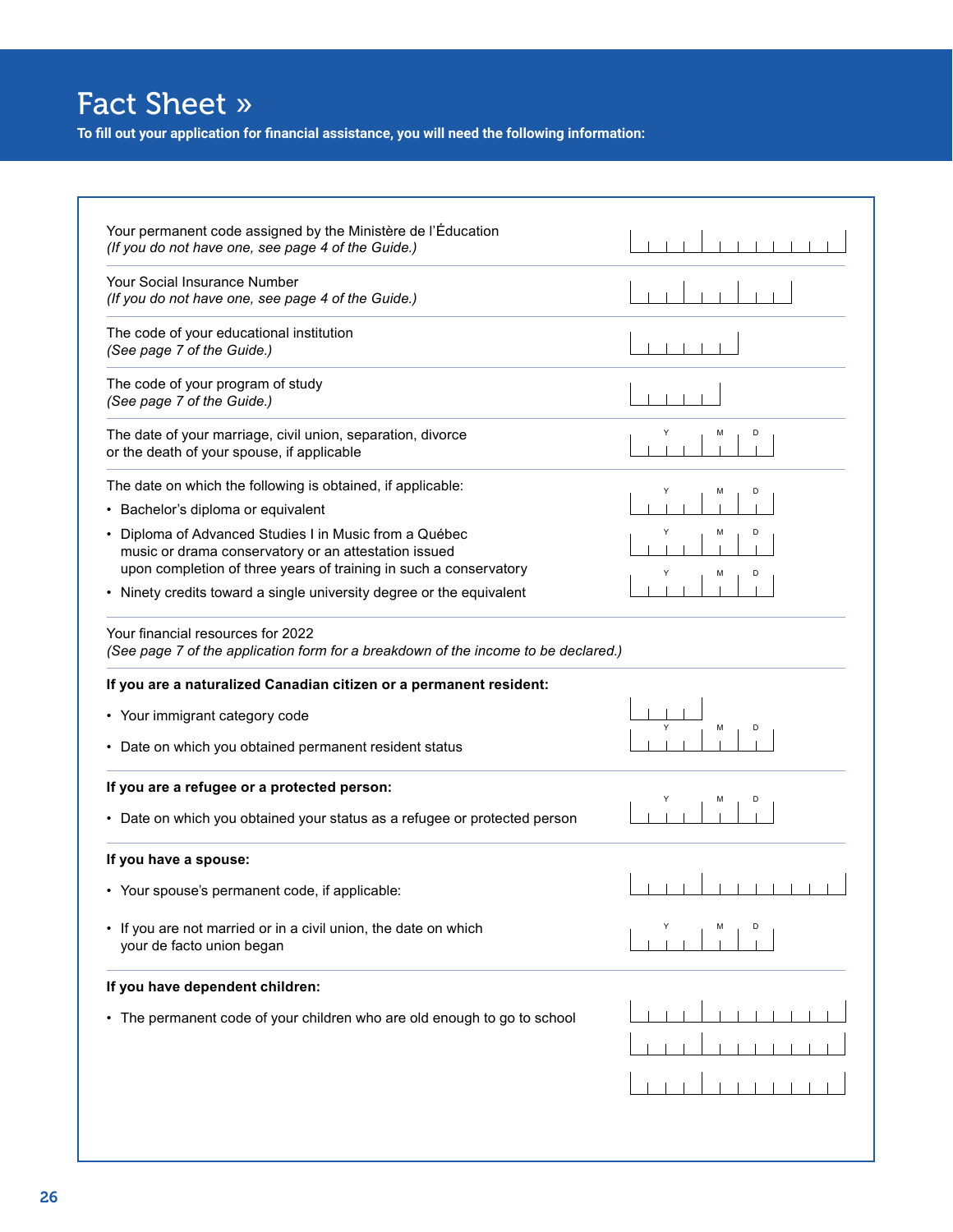#### Group A, B or C

To determine which group a child (or student for whom you are the sponsor) falls into, find the statement that applies to his or her situation during the 2022-2023 school year. Please remember that you must enter only the children (or students) who are single and who have no children of their own or, in the case of daughters or female students, who are not at least 20 weeks pregnant. Do not include children 18 years of age or over who are not studying full-time.

#### **Group A**

- Child who is under 18 years of age on September 30, 2022, and who is studying full-time at the elementary or secondary level (general education)
- Child who is under 18 years of age on September 30, 2022, and who is not studying full-time
- Child who is 18 years of age or over on September 30, 2022, and who is studying full-time at the secondary level (general education). **You must send us the** *Confirmation of Enrollment (1119)* **form. (See Guide, page 23.)**

#### **Group B**

- Child who is studying full-time in a secondary school vocational training, college or university program, and to whom at least one of the following statements applies:
	- Child who has earned 90 credits toward a single university degree in Québec or the equivalent outside Québec
	- Child who holds a bachelor's degree from a Québec university
	- Child who is studying toward a master's or doctoral degree but does not hold a bachelor's degree
	- Child who holds a Diploma of Advanced Studies I in Music or an attestation issued upon completion of three years of university-level studies at a Québec music or theatre arts conservatory.
	- Child who holds a bachelor's degree or the equivalent from an institution outside Québec
	- Child who has not studied full-time for at least seven years since the date on which he or she was no longer required by law to go to school
	- Child who has been in one or both of the following situations for a total period of at least 24 months, without ever studying full-time during this period:
		- Child who has held a paid job or received employment insurance or Canada Emergency Response Benefit (CERB) or Canada Recovery Benefit (CRB), Canada Recovery Caregiving Benefit (CRCB), Canada Recovery Sickness Benefit (CRSB) or Canada Worker Lockdown Benefit (CWLB) or income replacement benefits while living with or income replacement benefits while living with his or her parents or elsewhere
		- Child who has supported himself or herself while living elsewhere than with his or her parents or sponsor

#### **Group C**

• Child who is studying full-time in a secondary school vocational training, college or university program, but who does not fall into Group B